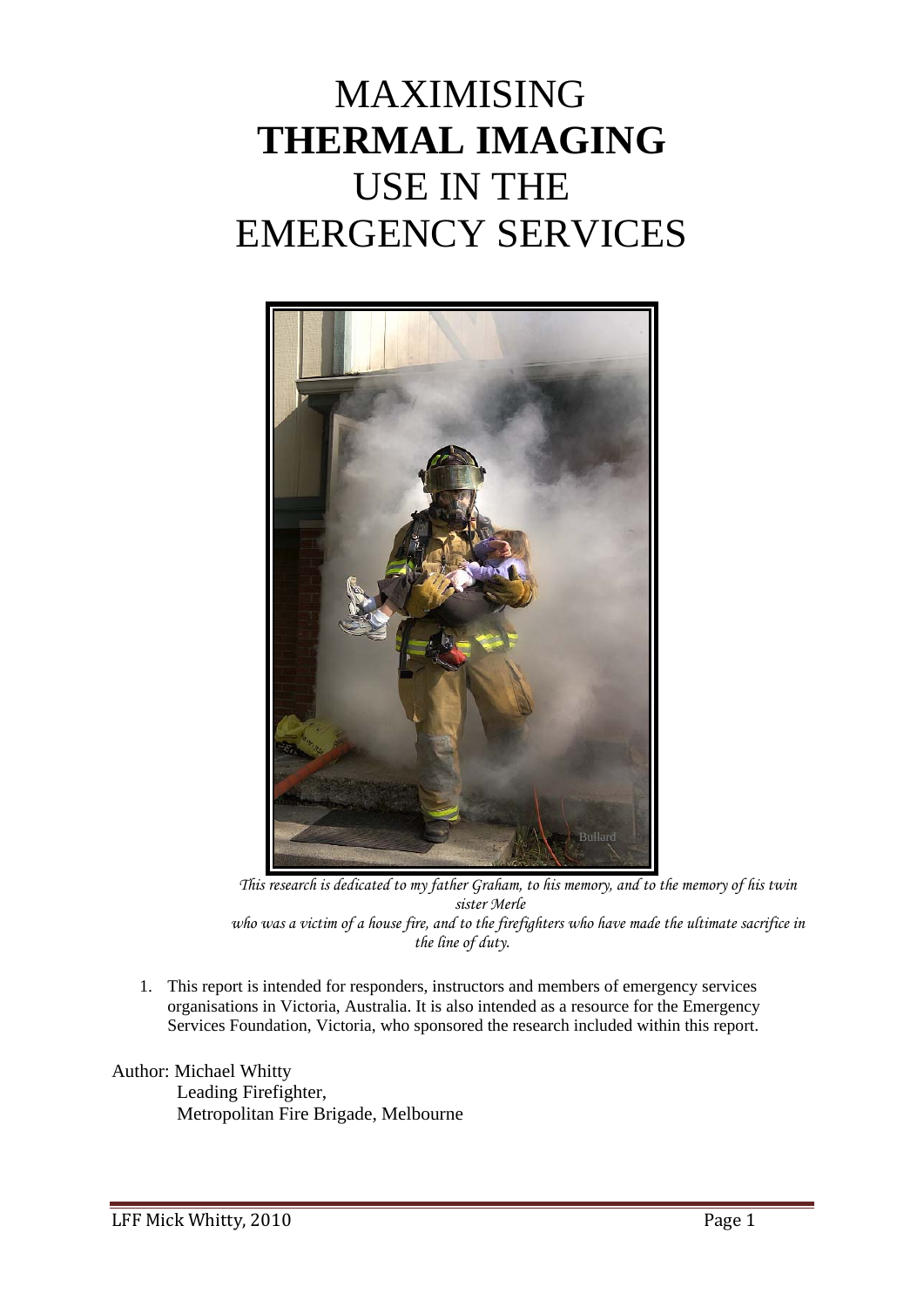## **2.0 Table of Contents**

- 2.1.1 Title Page
- 2.0 Table of Contents 2.01 Abbreviations
- 3.0 Executive Summary
- 4.0 Introduction
- 5.0 Methodology
- 6.0 Findings in literature
- 7.0 Discussion
	- 7.1 Organisations visited
	- 7.2 Mechanisms of change required
	- 7.3 Overseas approach versus local
	- 7.4 Applications, Specifications and Standards
	- 7.5 Selection Criteria

#### 8.0 Training

- 8.1 Required training components for firefighting
- 8.2 Duration of training
- 8.3 Limitations to be identified in training course
- 8.4 Training in search and rescue / hazmat
- 9.0 Possible Future Developments
- 10.0 Recommendations
- 11.0 Acknowledgements
- 12.0 References

## $2.01$  Abbreviations

| 2.01 Abbreviations  |                                                      | <b>NIOSH</b> | National Institute for Occupational Safety              |  |  |
|---------------------|------------------------------------------------------|--------------|---------------------------------------------------------|--|--|
| <b>TIC</b>          | Thermal Imaging Camera (s)                           |              | and Health (USA)                                        |  |  |
| TI                  | Thermal Imaging                                      | <b>LODD</b>  | Line of Duty Deaths                                     |  |  |
| <b>MFB</b>          | Metropolitan Fire Brigade, Melbourne                 | <b>NIST</b>  | National Institute of Standards and<br>Technology (USA) |  |  |
| <b>CFA</b>          | Country Fire Authority, Victoria                     | <b>NFPA</b>  | National Fire Protection Association<br>(USA)           |  |  |
| <b>ESF</b>          | <b>Emergency Services Foundation</b>                 |              |                                                         |  |  |
| <b>LAFD</b>         | Los Angeles City Fire Department,                    | Engine       | Front line pumping appliance                            |  |  |
|                     | California                                           | Truck        | Front line appliance with a large hydraulic             |  |  |
| LAC <sub>o</sub> FD | Los Angeles County Fire Department,                  |              | ladder, sometimes articulated.                          |  |  |
|                     | California                                           | <b>SES</b>   | <b>State Emergency Service</b>                          |  |  |
| <b>FDNY</b>         | Fire Department New York City, New<br>York           | <b>SME</b>   | <b>Subject Matter Expert</b>                            |  |  |
| <b>CFD</b>          | Chicago Fire Department, Illinois                    | RAAF         | Royal Australian Air Force                              |  |  |
| <b>BCoFD</b>        | Baltimore County Fire Department,                    | <b>SOP</b>   | <b>Standard Operating Procedures</b>                    |  |  |
|                     | Maryland                                             | SOG          | <b>Standard Operating Guidelines</b>                    |  |  |
| <b>MFRI</b>         | Maryland Fire Rescue Institute, Maryland             | <b>SCBA</b>  | <b>Self Contained Breathing Apparatus</b>               |  |  |
| FairfaxCoFD         | Fairfax County Fire & Rescue<br>Department, Virginia |              |                                                         |  |  |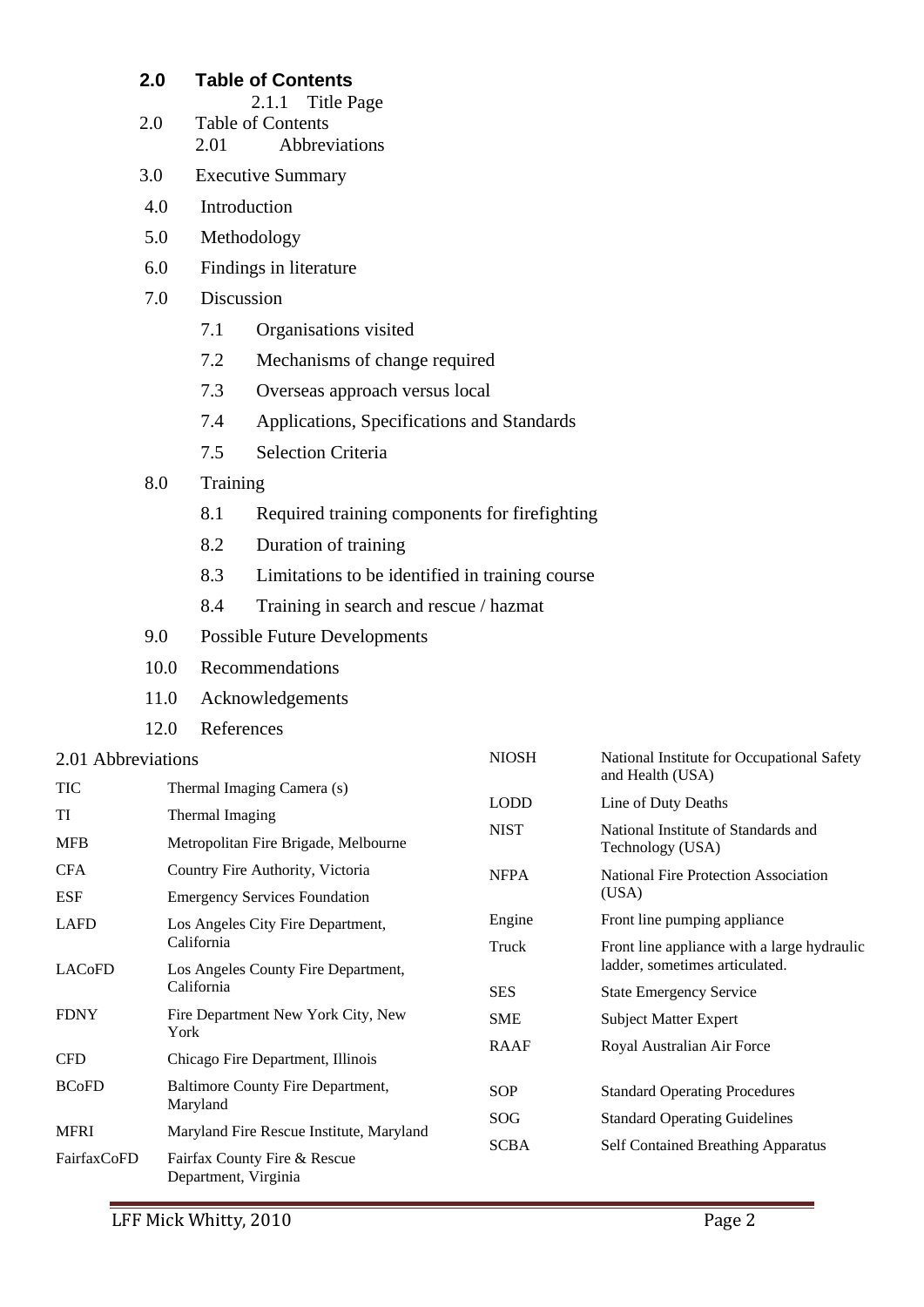## **3.0 Executive Summary**

Thermal Imaging Camera usage in the emergency services has enormous potential if utilised effectively. With some facets of emergency response, such as the police air wing, its use is second nature. Even as we view the evening news, we have become accustomed to watching vision from thermal imagers as this aircraft scans a scene. Yet in many other areas within the emergency services, responders are unable to access this available technology to perform vital lifesaving and life protecting tasks.

The reasons responsible for this delay to accept this technology's potential is often due to cost, but underlying this is the lack of understanding of how a thermal imager can be utilised effectively and the productivity and safety benefits it can return. This report will compare the utilisation of thermal imaging in major US fire departments with that of Victorian fire services. It is based on the 2009 ESF scholarship tour undertaken by the MFB's Leading Firefighter Mick Whitty. This report and research, sponsored by the Emergency Services Foundation of Victoria, will look at the technology of thermal imaging cameras, the applications, specifications and standards developed for fire service usage. It will also discuss selection criteria for emergency services when they are working to maximise their buying potential. Finally, it will discuss the method of introduction or change required for emergency services and the training and skills required to be competent as an operator of a thermal imager.

The conclusion of this research identified that both the CFA and MFB have some modifications to make in order to achieve best practice deployment and training. (Although, it must be noted that the CFA is significantly closer to this best practice model than the MFB). It is hoped this report is utilised as an impetus for both these organisations and others in Australia as evidence to push for improved TIC utilisation and ultimately improved firefighter safety and community protection.

This report will make recommendations to various emergency services, with particular emphasis on the fire services. Among some of the key recommendations are:

- All urban primary fire appliances should have at least one thermal imaging camera (TIC) with competent operators.
- Firefighting TIC training must have a hot fire component.
- Standard Operating Procedures (SOP) need to be modified to reflect TIC best practice utilisation.
- National Fire Protection Authority (NFPA) standard 1801 on TIC should be adopted as a selection criterion in future firefighting TIC purchases.
- Specific features on TICs should be evaluated when considering the primary deployment of the camera – firefighting, overhaul, USAR, open area search, etc.

This research will show extensive proof exists that TIC usage by firefighters is a lifesaving technology. It has significant benefits to the occupational health and safety of responders and as such should be prioritised by fire service boards for implementation. It is without doubt a technology that will protect the most valuable asset a fire service has...its firefighters.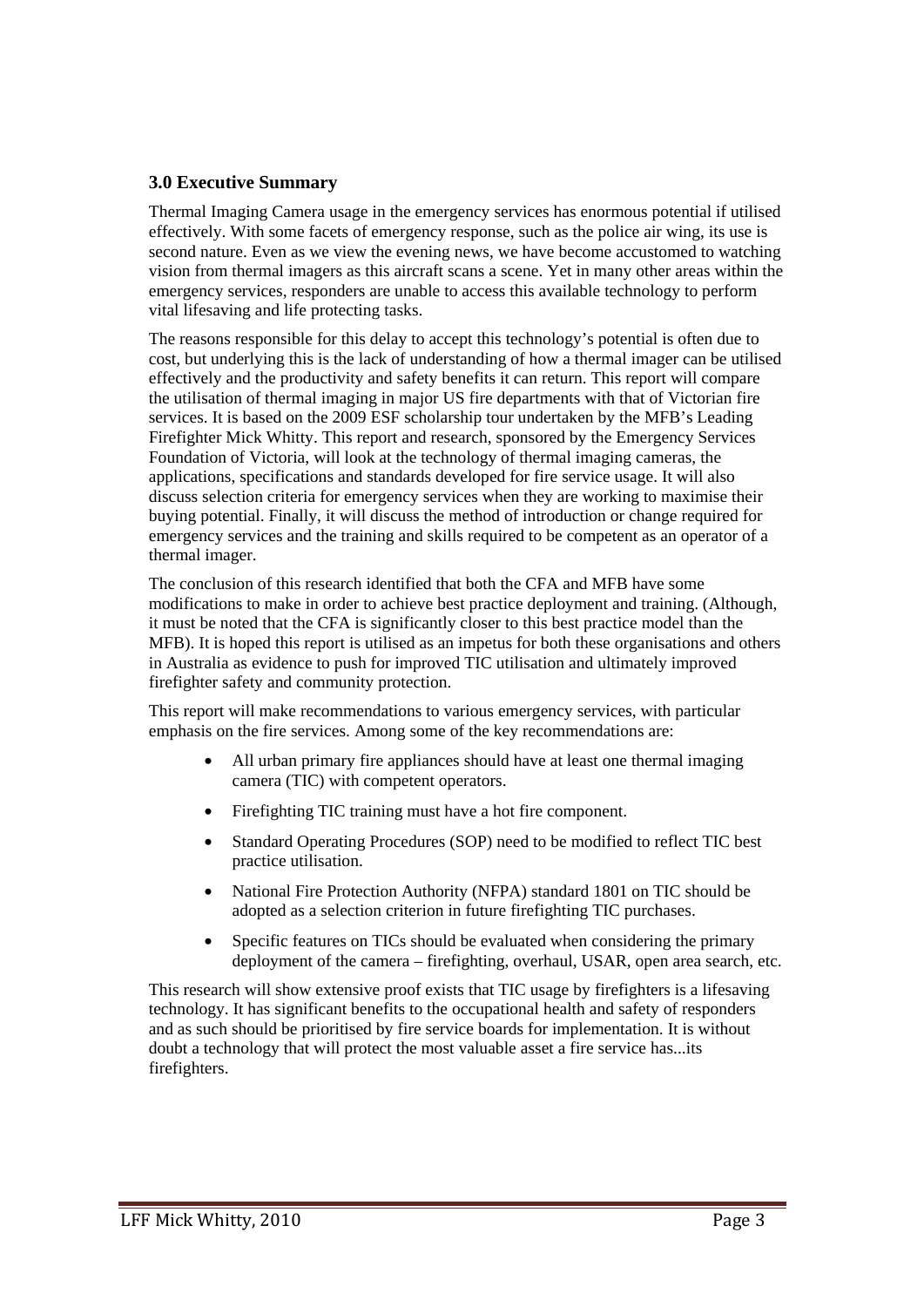## **4.0 Introduction**

As an operational firefighter with the MFB I work directly with structure fires and see their physical and emotional impact on families and the community. Personally, this impact has touched my own family with the death of my aunt in a house fire. This perspective has given rise to my personal focus on my organisation's legal obligation "to protect life and property"<sup>[1](#page-3-0)</sup>. This focus has led me to evaluate the MFB's use of TICs and how maximising this technology could lead to improved responder safety and community safety.

The Heavy Rescue units (5) are where the MFB deploy their TICs for use at structure fires. This model of deployment does indeed ensure a TIC is available for all fires of second  $\alpha$  and above. However, this model fails to deploy a TIC in time to be of benefit for fire attack or primary internal search. It was in this realisation that I undertook a literature review and following this an ESF scholarship to the USA to see how TICs could be better utilised by our organisation and ultimately the Victorian emergency service community.

This report will identify how TICs are used in some major fire departments in the USA and how TIC applications, training and experiences can enhance the service delivery to the community and the safety of responders.

The scope of this report will be

- To identify areas for improvement in TIC applications for emergency services in Victoria.
- To suggest training methods to best understand TIC in emergency situations.
- To look at TIC technology advancements and the relevant implications to emergency services.
- To make recommendations to emergency services as to how they can maximise safety and service delivery to the community through TIC.

## **5.0 Methodology**

An initial literature review was conducted into the use of thermal imaging in the emergency services globally, in particular fire services. This information was compared with the models of thermal imaging deployment in Victoria to identify if a service delivery gap existed.

It was quickly established that the model of thermal imaging deployment established by the MFB presented the largest gap in service delivery. The CFA had already embarked on a model of TIC usage that endeavoured to have a TIC on scene early in a fire's development in areas of high structural fire rates. The CFA had very few options for their deployment model, as unlike the MFB, they share the role of managing Rescue units with the SES, who are not trained for fireground operations, and could therefore not be responsible for attending with a TIC.

The method of investigating models of deployment was to visit major fire departments in the USA whose reputation for firefighting and thermal imaging came recommended from various sources. This visit would also investigate TIC usage in mutual aid between services, in urban search and rescue (USAR) and surveillance. This visit would enable comparisons of methods of usage, procurement, training and introduction of TIC into these services to compare with Victoria's emergency services and also to see how these departments might do things differently given their experiences with TIC introduction.

<sup>1</sup> <sup>1</sup> MFESB Act Victoria 1965

<span id="page-3-1"></span><span id="page-3-0"></span> $2$  MFB GARS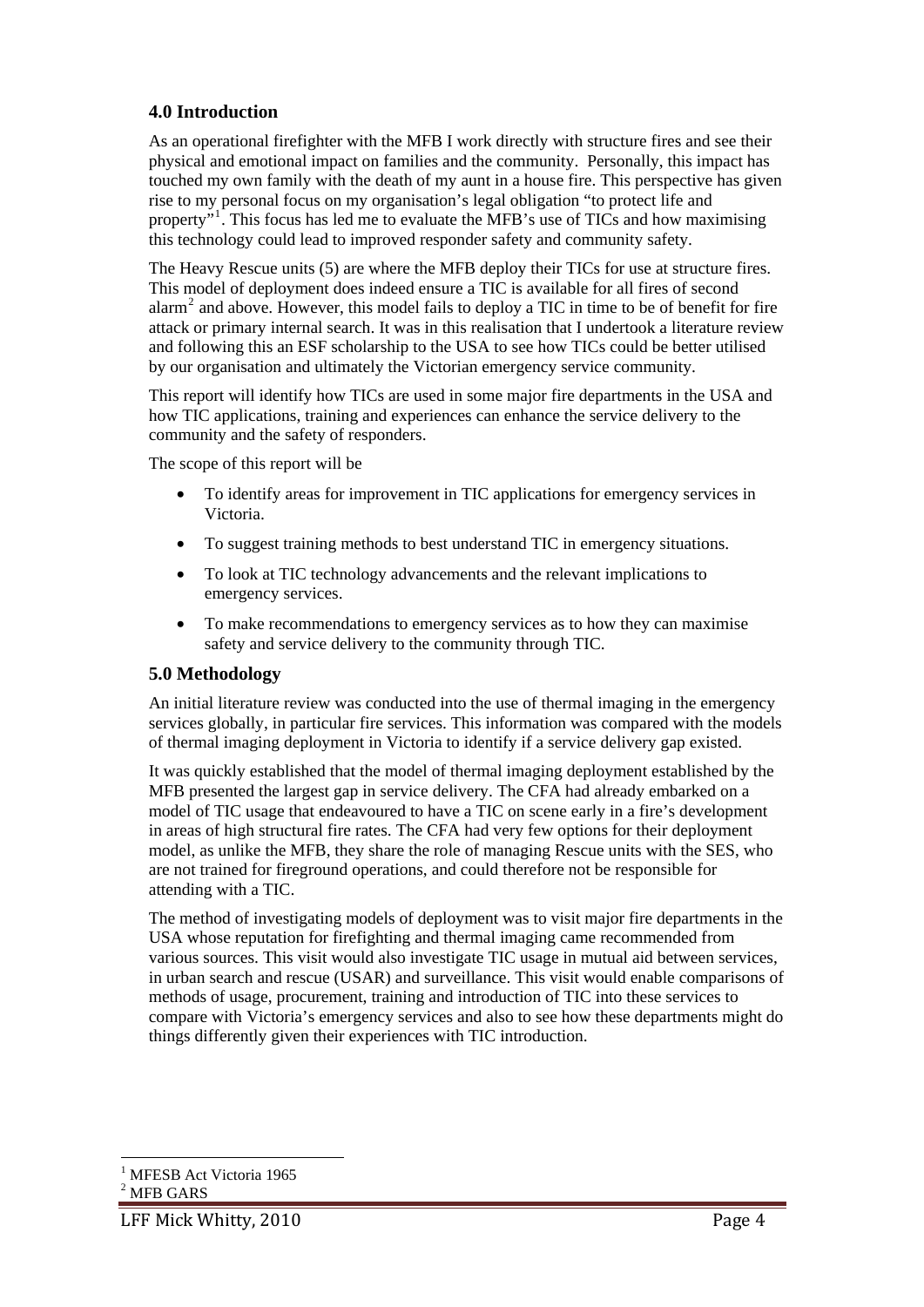#### **6.0 Findings in literature**

A review of literature surrounding TIC uses in emergency services, particularly firefighting, was sourced from several key areas.

- NIOSH reports into near misses, injuries and fatalities from firefighting and their recommendations.
- Magazine and Journal reviews, particularly Fire Rescue Magazine, Firehouse magazine and Advanced Rescue Technology magazine.
- LODD reports.
- Incident reports and commendation citations from various fire departments.

This literature review quickly pointed out the procedural and technological changes this technology has created in emergency services over the past decade. A TIC's ability to deliver better information more consistently to responders, the rapid fall in the cost of the technology and the rapid rise in its uptake into service by a significant number of major fire services are most obvious from this review. Captain Crickenberger<sup>[3](#page-4-0)</sup>, Charlottesville Fire Department commented "a combination of lower prices, more competition, better performing equipment, higher visibility, better education…are driving the thermal imaging market into high gear".

The review also indicated that the best utilisation of TIC is to deploy them on every front line appliance. "The earlier a thermal imager arrives at an incident, the more valuable it is..."<sup>[4](#page-4-1)</sup> in assisting a trapped victim, firefighter safety or reducing fire spread.

An investigation into LODD of firefighters in the USA is a sobering task, which illuminates the risks inherently involved in the firefighting profession. The reports highlighted below demonstrated that firefighters had lost their lives due to risk factors that may have been reduced or eliminated had a TIC been deployed earlier or training in TIC been more thorough. The following are some examples of reports that include recommendations for use of Thermal Imaging Cameras.

LODD NIOSH 1999-47: Six firefighters died when they became lost in a large cold storage building fire in Worcester. It was recommended that TIC be used to locate lost or downed firefighters and civilians.

LODD NIOSH 2007-18: Nine firefighters become disorientated and die in a rapidly progressing fire in a furniture showroom – Charleston, South Carolina. Another nine firefighters barely escaped suffering serious injury. Among many recommendations was for the use of TIC for size-up and the search for unaccounted firefighters.

LODD NIOSH F2004-10: Firefighter dies after becoming lost and entangled in a restaurant fire. The report recommended the correct training of firefighters so as not to become too reliant on TIC, to know TIC limitations, their positioning with a crew inside a structure and their need to be available for a rapid intervention search to locate a downed firefighter.

Lieutenant Jeff Parker<sup>[5](#page-4-2)</sup> pointed out in a recent article for Fire Engineering that not having a TIC at a structure fire was the  $6<sup>th</sup>$  ranked risk factor in firefighter fatalities. NIOSH reports had identified that they had failed to be deployed in 38% of fatalities. Lieutenant Parker also pointed out that more than one TIC was required to be used to due the simultaneous needs on the fire ground of size-up, rescue and attack. He noted the need to move toward a TIC for each firefighter and lamented that "it is sad in today's world to see firefighters still getting lost in smoke…When considered what we primarily deal with – total darkness and heat – the TIC should be a required tool for every firefighter."

<sup>1</sup> 3 Firehouse October 2000, Thermal Imaging Cameras: Training and Awareness

<span id="page-4-1"></span><span id="page-4-0"></span><sup>4</sup> Firehouse May 2004, Thermal Imaging: Deployment

<span id="page-4-2"></span><sup>&</sup>lt;sup>5</sup> Parker, J. Fire Engineering, April 2010, Staffing and Tactics for firefighter survival, p173-192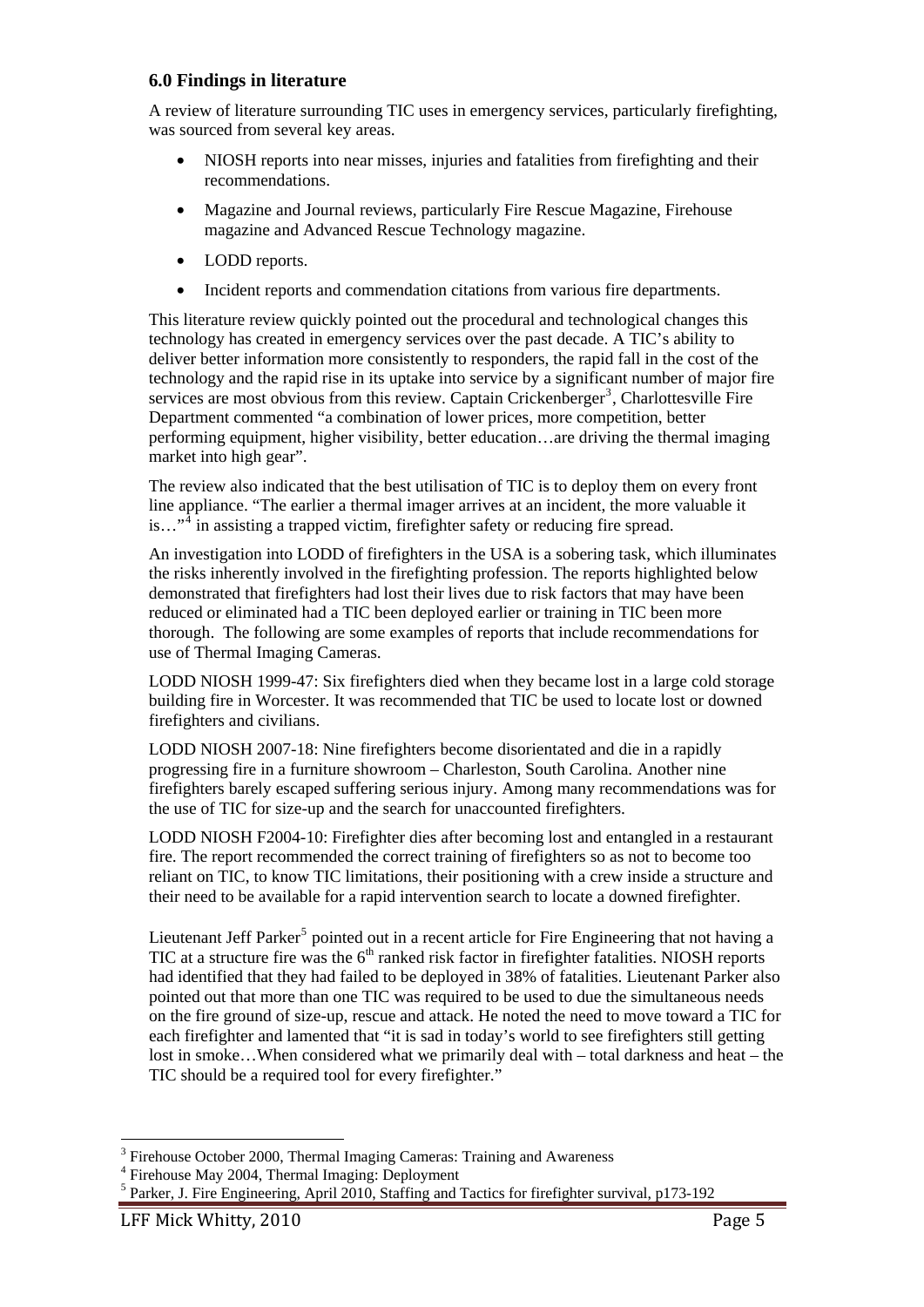The literature review also uncovered some research into quantifying the effectiveness of TIC use in searching for victims in a structure fire. The results indicate up to 75% reduction in time to locate a victim (civilian or downed firefighter) in a structure fire. The following summarizes some of this research.

- In February 1999 issue of Fire-Rescue Magazine, the editor cited a nationwide study of the effectiveness of thermal imagers, carried out in 60 test burns around the country.
- Without a thermal imager: 1) 60 percent of the time, firefighters were unable to locate the victim …With a thermal imager, 1) 99 percent of the time, firefighters were able to locate the victim, and 2) 100 percent of the time, firefighters found their way out of the burning house. The time required to satisfactorily complete a search with a thermal imager dropped by 75 percent.
- The August/September 2001 issue of Advanced Rescue Technology included an article about a thermal imaging study conducted by the Johnson City Fire Bureau, Tennessee. Their research found that a victim search without a thermal imager took eight minutes, 38 seconds. With a thermal imager, the same victim search took three minutes, 30 seconds. Use of the thermal imager resulted in an increase of nearly 60 percent in search efficiency.
- Chicago Fire Department Demonstration **[6](#page-5-0)** During a news conference on May 27, 2003, at the Chicago Fire Academy, firefighters conducted a technical demonstration that illustrated the time rescuers save when they're using thermal imagers. Without a thermal imager, firefighters spent  $4\frac{1}{2}$  minutes looking for a downed firefighter, this was reduced to 2 minutes 15 seconds with a thermal imager.
- Burton, South Carolina

Nine companies of firefighters in Burton, South Carolina conducted two sets of studies – one on the time required to find a fire and one on the time required to find a victim. Each drill was done with and without a thermal imager. Results: Without a thermal imager, the average time for all nine companies to find the room of fire involvement was four minutes, 48 seconds. With a thermal imager, the average time for all nine companies to find the fire was two minutes, 23 seconds (half the time). In the second set of tests, it took firefighters an average of six minutes, 46 seconds to find a victim without a thermal imager, and two minutes, 17 seconds to find a victim with the aid of the device (a 67% increase in effectiveness).

Real world evidence also exists to illustrate how lives have been saved from using TIC in structure fires. Citations for bravery in the line of duty such as Captain Marsilla, FDNY Ladder 134, who on the  $2<sup>nd</sup>$  February, 2007, at 2347hrs used his TIC to locate a semiconscious victim deep inside a  $6<sup>th</sup>$  floor apartment and assist him to safety.

Lieutenant Allen, FDNY Ladder 13, on the  $1<sup>st</sup>$  April 2007 at 0407hrs was in command of the forcible entry crew searching for a victim in a third floor apartment, but were being driven back by a developing fire. Before exiting to wait for the hose crew, he deployed his TIC and identified an unconscious victim on the floor. With protection from a 9-litre water extinguisher he was able to crawl to the victim and drag him to safety.

Franklin, Indiana firefighters Coble and Hash on the 9<sup>th</sup> October 1999, located a two-yearold victim unconscious and barely breathing in a house fire. "If we hadn't had the camera, Zachary's chances of surviving would have been slim," said Captain Mike Herron, Director of EMS for the Franklin Fire Department.

<u>.</u>

<span id="page-5-0"></span><sup>6</sup> http:www.bullard.com\thermal imagers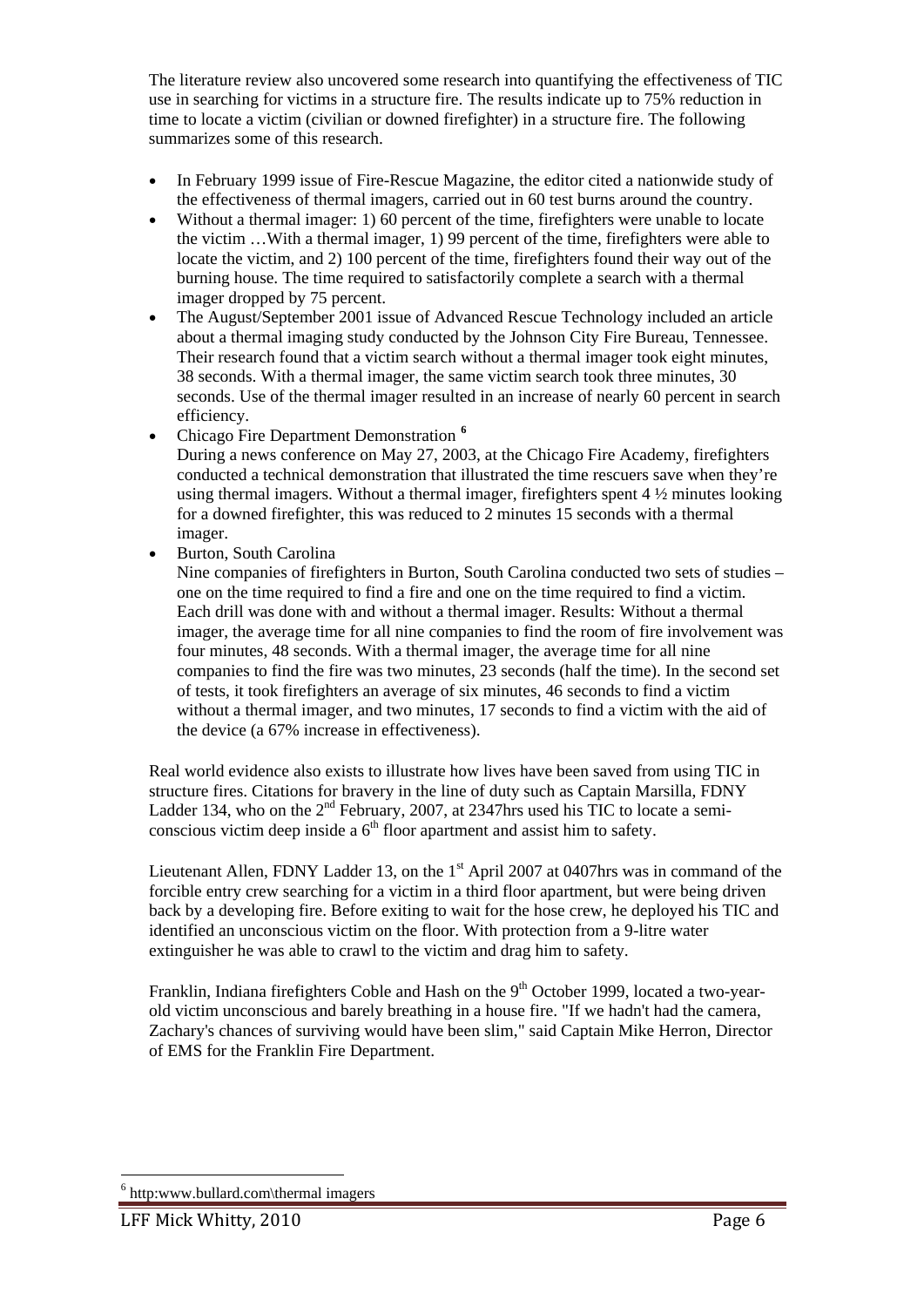Cases are reported regularly of saves such as these now that TICs are becoming more widely available. London Fire Brigade instructor Paul Grimwood<sup>[7](#page-6-0)</sup> perhaps best sums up thermal imaging in the fire service when he comments "in the not too distant future, fighting a fire without thermal imaging will be as unthinkable as firefighting without SCBA".

## **7.0 Discussion**

#### 7.1 **Organisations visited**:

The international component of this research culminated in visiting various fire departments and a Fire and Emergency Expo during July and August 2009. The aim of this personal visit was to meet with the key firefighters behind the introduction, development and training in TIC for their various departments. The mechanisms they employed to successfully bring change to their departments and the testing and procurement procedures they used to select the models their departments purchased were also investigated.

Los Angeles City Fire Department (LAFD) contact: Battalion Commander Christopher Logan. Shift stay with LAFD Station 2, Boyle Heights, East LA., CA

Los Angeles County Fire Department (LACoFD) contact: Captain Bob Lee. Shift stay with LACoFD Station 103 USAR /Specialist Rescue, Pico Rivera, CA.

Maryland Fire Rescue Institute (MFRI) contact: Associate Director Pat Marlatt. Maryland Fire and Rescue Institute, College Park, Maryland. MD

Fairfax County Fire Department (FairfaxCoFD) contact: Captain Scott Krause. Visit with Station 409 Mount Vernon, FairfaxCoFD, VA

Baltimore County Fire Department (BaltimoreCoFD) contact: Battalion Chief Jonathon Hart. Shift stay with Baltimore CoFD (Station 15) & Station 18 Randallstown MD

Fire Department New York (FDNY) contact: Firefighter Bob Athanas. Visit with FDNY Rescue 3 Bronx / Harlem, NY

Fire Department New York (FDNY) contact: Lieutenant La Rocca. FDNY Training Academy, Randall's Island, NY.

The study tour also included participating in Firehouse Expo 2009, Baltimore MD. Firehouse Expo is a large firefighting and EMS specific expo that consists of trade displays, practical classes and formal lectures. This section of the study tour enabled me to contact many of the manufacturers of TICs personally and also gave me the opportunity to meet with Battalion Chief Van Dorpe (Chicago FD) and a wide variety of firefighters from smaller fire departments (including volunteers) and discuss with them how they have integrated TIC into their organisations.

#### 7.2 **Mechanisms of Change Required**:

The introduction of TIC to fire departments in the USA required firefighters and incident controllers to add to their skills of firefighting the understanding of how to use another piece of technology. In an industry where fire service tradition and mentoring by senior members is the expected practice the introduction of new technology can sometimes be met with resistance. However, TIC introduction in many departments was seen differently. Instead of the attitude of "now we have another piece of equipment to carry with us!" firefighters saw this new tool as something that was going to make their job safer and in terms of fire location and attack, easier. The flow on for the department was the improvement in service delivery to their communities.

<span id="page-6-0"></span><sup>&</sup>lt;u>.</u> <sup>7</sup> 3D Firefighting Grimwood et al Oklahoma State University p150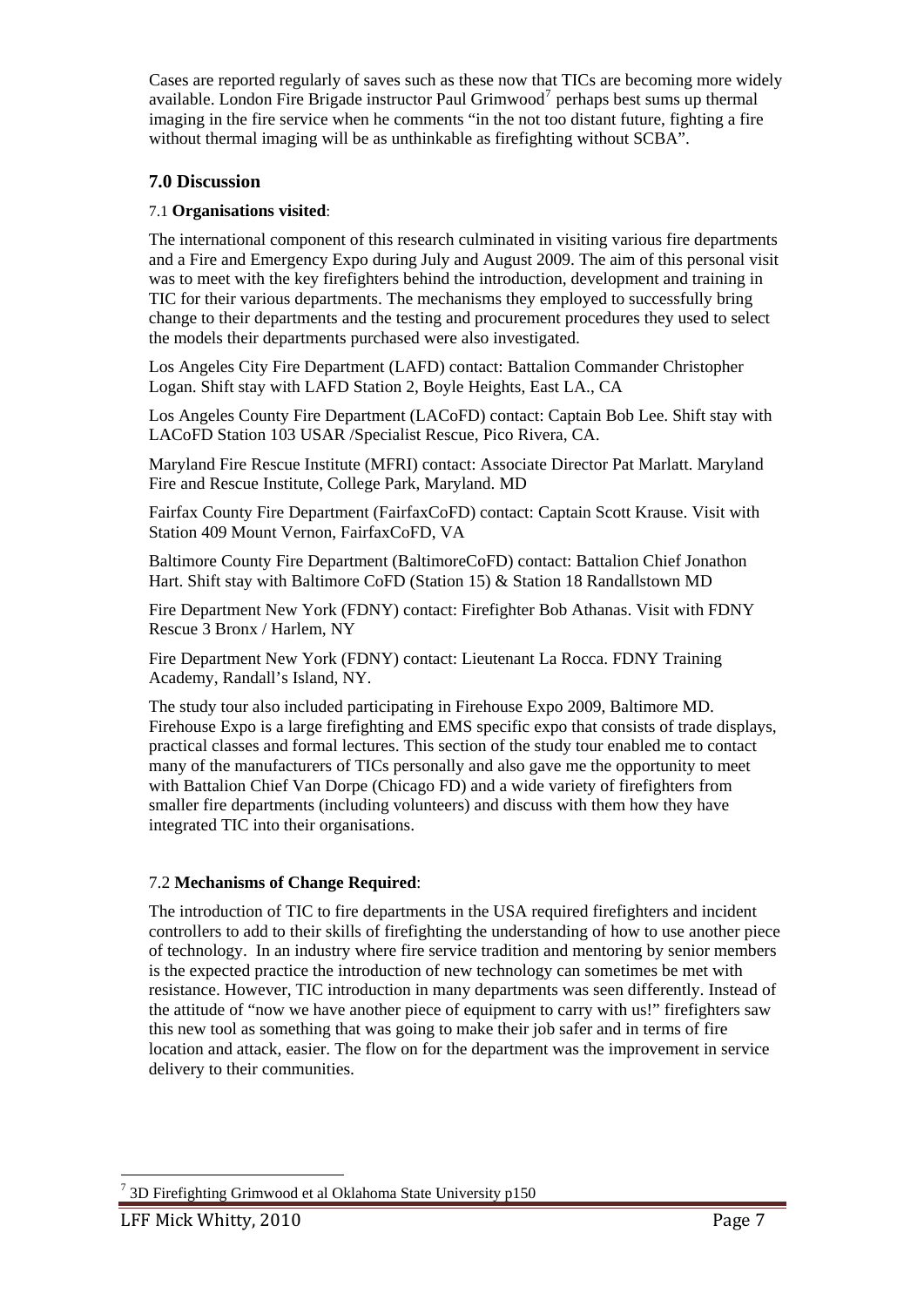Firehouse honour boards in the US were an ever-present reminder to all that this profession is inherently dangerous and safety advances were important. Baltimore County FD has a reputation for the firefighters driving safety related change from the ground up to management. TIC was an example of such a safety drive along with speech amplifiers on SCBA face masks and new bunker boots. When technology is campaigned for by firefighters the acceptance is immediate and change occurs genuinely.

Battalion Commander Logan drove the introduction of TIC into the LAFD. Once again he pointed to the safety improvements for firefighters as to where the credibility for the introduction of the change rested. LAFD has experienced the loss of fifty nine firefighters in the line of duty and as such LAFD firefighters need little reminding of the importance of safety on the fireground. Chief Logan commented that a few firefighters still questioned "what's wrong with fighting fires the old way?" His reply would be "You can be outdated and stupid and fight fires the old way or you can be smart and safe (and keep those around you safe)…You can hand the flag over to a dead firefighter's daughter, look her in the eye and tell her that her dad is dead because you were lazy and stupid (for leaving the TIC in the truck)." LAFD quickly introduced TIC onto all engines and trucks as both management and firefighters recognised the value of TIC for firefighting safety and fire attack for the first due appliances.

The key message that came through continually as to how to manage the change surrounding TIC introduction and usage in the fire service was to introduce it primarily as a safety device for firefighters (accountability and fire behaviour monitoring). The need is then to educate and train staff to be aware that search techniques are just as important and unchanged either with or without a TIC and to be aware of its many applications. Finally, to locate it appropriately on the vehicle (safely in the cabin) so as firefighters move out of the fire appliance with the TIC as well as other basic equipment (SCBA, flare, personal radio  $\&$ complete PPE).

The challenge this presents to a fire brigade such as the MFB in Melbourne is that despite severe injuries and several close calls in recent years, firefighters have not experienced a line of duty death operationally for about 40 years. This may have created an air of complacency or worse a confidence that "it will never happen to us… we're different". This attitude shared by senior operational staff and firefighters could make them think that even technology that is for their safety is less valuable than a traditional approach. Has our traditional approach served us well or have we simply been "dodging bullets"? Recent events would suggest the latter and the need to be educated as to how and why firefighting accidents occurred elsewhere is vital to dispelling this complacency.

The key in this sense is for management to embrace change that is driven from the ground up like in the case at BaltimoreCoFD. Continual education of firefighters of the risks associated with firefighting and how they have increased (higher fuel loads in structures, use of composite timbers and framing techniques, the effects of wind on structure fires, decreased time to flashover, hoarding, drug labs and smoke explosions, to name a few) will encourage firefighters to become conscious of the need to develop and create new strategies. Chief Logan LAFD commented that the MFB's safety record was commendable, "You've had a good time without a fatality…do you want to let it (LODD) happen because you've fallen behind (TIC deployment model)."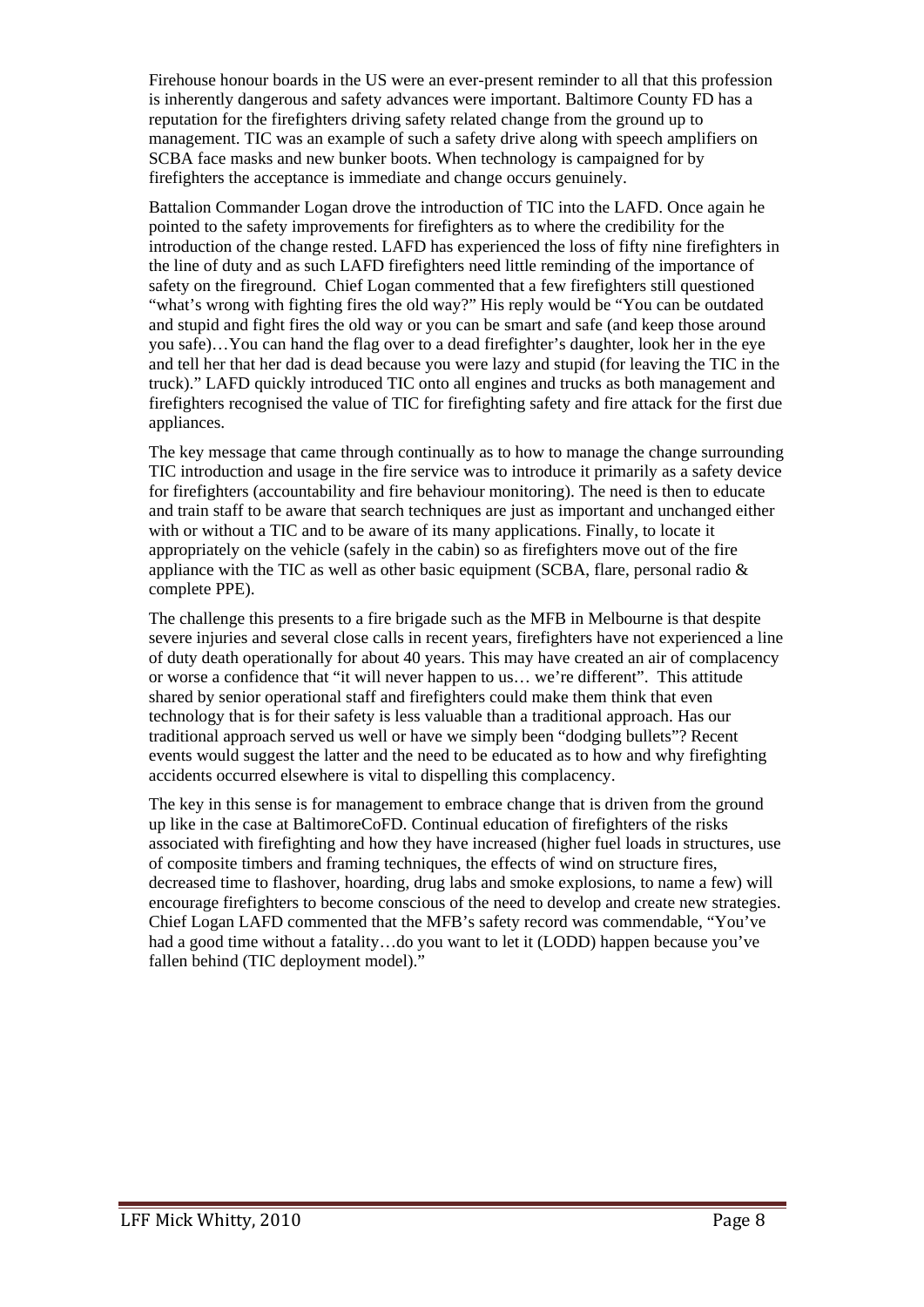|                                             | <b>LAFD</b>                                                 | <b>LAC<sub>OFD</sub></b>                                    | FairfaxCo                                                | <b>BaltimoreCo</b>                                    | <b>FDNY</b>                                                 | <b>MFB</b>                                         | <b>CFA</b>                    | <b>NSWFB</b>                  |
|---------------------------------------------|-------------------------------------------------------------|-------------------------------------------------------------|----------------------------------------------------------|-------------------------------------------------------|-------------------------------------------------------------|----------------------------------------------------|-------------------------------|-------------------------------|
| Deployment                                  | All<br>primaries,<br>aerials<br>and<br>specialist<br>rescue | All<br>primaries,<br>aerials<br>and<br>specialist<br>rescue | All<br>primaries,<br>aerials and<br>specialist<br>rescue | All primaries,<br>aerials and<br>specialist<br>rescue | All<br>primaries,<br>aerials<br>and<br>specialist<br>rescue | Heavy<br>Rescue only<br>for fire                   | Some<br>selected<br>primaries | Some<br>selected<br>primaries |
| Location                                    | In cabin                                                    | In cabin                                                    | In cabin                                                 | In cabin                                              | In cabin                                                    | Locker space<br>in<br>compartments                 | In cabin                      | In cabin                      |
| Training<br>hours TIC<br>instructors        | 2 days                                                      | 2 days                                                      | 2 days                                                   | 2 days                                                | 5 days                                                      | Rescue<br>training plus<br>practical<br>experience | 2 days                        |                               |
| Training<br>hours<br>firefighters<br>in TIC | $\frac{1}{2}$ day                                           | $\frac{1}{2}$ day                                           | 2 days                                                   | 1 day                                                 | 2 days                                                      | Rescue<br>operators<br>only approx 1<br>hour       | 2 days                        | 1 day                         |
| Who carries<br>TIC                          | Officer                                                     | Officer                                                     | Firefighter                                              | Firefighter                                           | Officer                                                     | Firefighter                                        | Firefighter                   | Firefighter                   |
| Type                                        | Handheld                                                    | Handheld                                                    | Handheld                                                 | Handheld                                              | Handheld                                                    | Handheld                                           | Handheld                      | Handheld                      |

7.3 **Overseas Approach versus local fire services**.

Table 1: Comparison of international and local TIC approaches

The deployment model used by all the major fire services I visited in the USA is consistent on three fronts.

Firstly, they all realised that the tasks performed by a TIC are so varied and often occurred simultaneously, that you can't pick and choose which appliance you put them on. The roles of size-up, interior search, fire attack and command and accountability of firefighters happened concurrently, and one or two TIC could not manage to be everywhere they were needed.

All had started by putting them onto truck companies (for search) and then realised that the engine companies needed TIC for their roles.

Secondly, the positioning of the TIC in the cabin of the appliance was the key to have firefighters take it with them as part of their PPE package. With many departments the introduction of a new tool needed firefighters to consciously think about including it in their operations. By having the TIC in-cabin firefighters could include it in their "dressing for a fire" routine.

Thirdly, an important difference to note with the international approach compared to the local approach is the role of officers when working at a structure fire. In almost all cases the officer (USA) remains responsible for his crew; if they are working on an internal attack, the officer is also with his / her crew supervising and commanding this internal attack. Therefore the TIC in the hands of an officer in the departments I visited will still see it being used for fire attack, search and safe monitoring of the crew.

Locally, it is still rare for the officer in charge of the appliance in both the MFB and CFA to participate in the internal fire attack or search. Crewing numbers of three or four on a primary, first-due appliance (including the officer) means the officer in charge is required to "run" the incident, while their crew commence the attack. Even as more crews arrive the SOPs of these organisations have various incident control tasks (e.g. safety officer, sector control, staging, etc) that need to be taken on which prevent these officers from staying and working with their crews. The implications of safe crewing numbers, safe monitoring of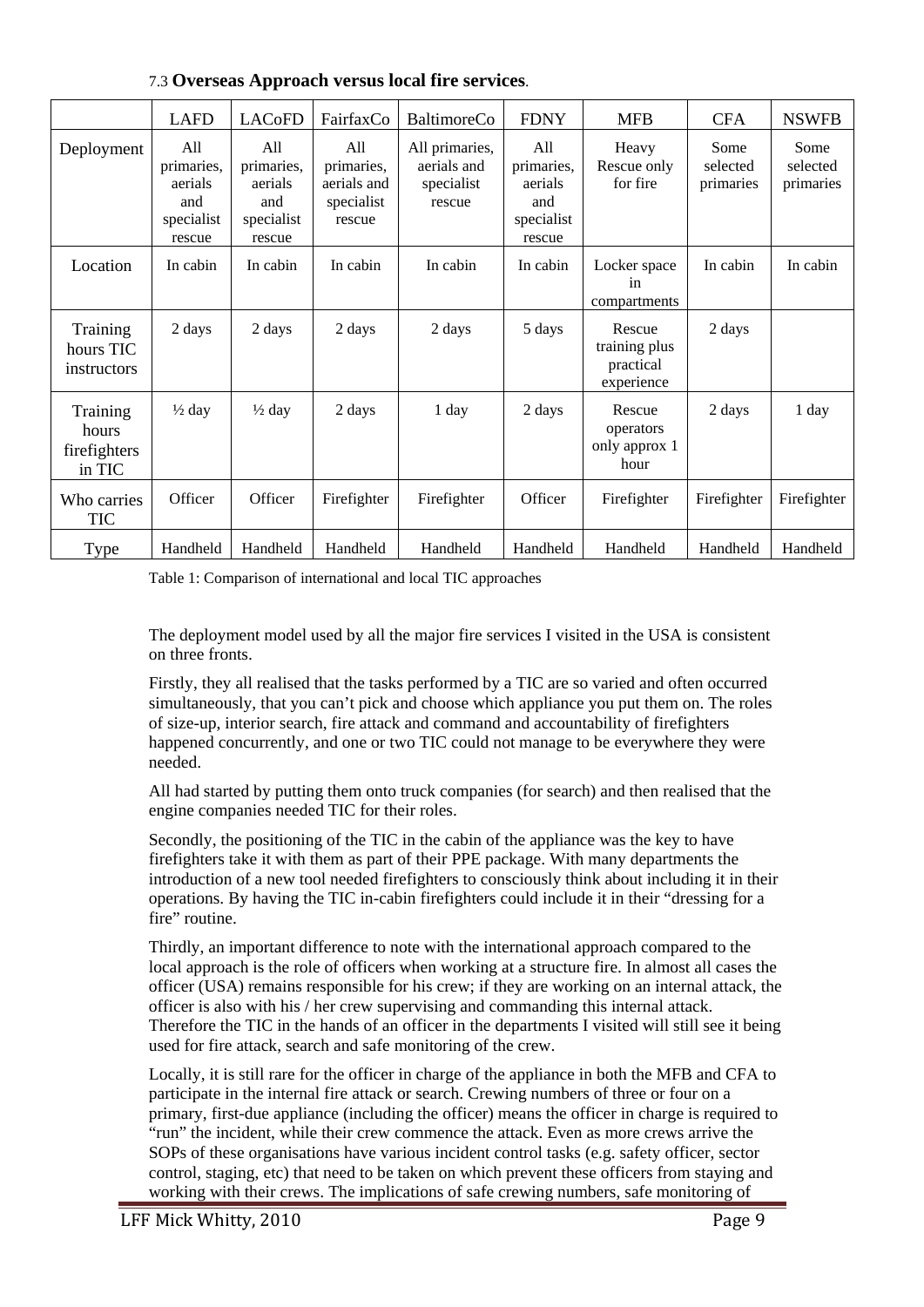internal crews, number of appliances responded at each alarm level and the procedural importance of each role in incident command and the priority in which they are undertaken is something for these organisations to consider. However, serious consideration needs to be given to internal sector control as a priority leadership role.

## 7.4 **Applications, Specifications and Standards**

## 7.4.01 **Handheld versus helmet mounted**

Helmet mounted cameras have a huge potential in the fire service, particularly when integrated with either helmet manufacturers or self contained breathing apparatus (SCBA) face masks. The ability to view a thermal image and still have both hands free for working a handline or other tool is definitely a benefit. Currently three manufacturers of SCBA are also TIC manufacturers and therefore the potential for integrating the two technologies to create a heads-up display with a TIC image is possible. This will be a development that will be a feature of future internal firefighting protective equipment for each firefighter. No fire department that I visited in the USA had chosen to take up helmet mounted TIC as opposed to handheld. The move to helmet mounted will be far more suitable when a TIC is available for each firefighter, however a handheld TIC must still be the first step in firefighting TIC deployment.

Handheld TIC, as the initial TIC, is currently a far more suitable choice for fire departments for several key reasons:

- Most departments can only afford one camera per front line appliance
- They offer the flexibility of being used by different crew members
- They can be used in a way that more than one firefighter can see the image (i.e. a crew leader can show other firefighters the scene before they move into the room).
- They offer the ability to use features such as zoom, thermal colour control and temperature measurement while the TIC is in action and still view the controls
- They can be utilised in emergencies where use of SCBA and/or helmet is less relevant (i.e. overhaul, missing person search, open area casualty location...)
- They allow better options for truck mounted stowage, battery charging and battery maintenance.
- They can be put in places that you may not want your head / helmet to go
- They are not an extra weight to be balanced on structural helmets.
- They don't create blind spots in a fire or search scene
- They can be left behind when entering a hazardous environment where intrinsic safety is important, but the helmet is still vital.

An important way to consider the potential of TIC is to examine how fire departments expect their firefighters to move when they are in the dark. It has long been the norm for fire departments to provide good quality lighting at an incident; a flare (torches) has been available for each firefighter to safely move through the dark for quite some time. In the same way lighting has become a safety norm, TIC technology will continue to develop and they too will become affordable for deployment with each firefighter so that they can safely move through thick smoke and simultaneously monitor the progress of each of member of their crew. It will be when fire departments are at this stage of deployment that helmetmounted TIC will be of greater service.

## 7.4.02 **"Horses for Courses"**

Purchasing a TIC must be done with its potential applications in mind. No-one model will be the best camera for every application; however some applications require more specific features.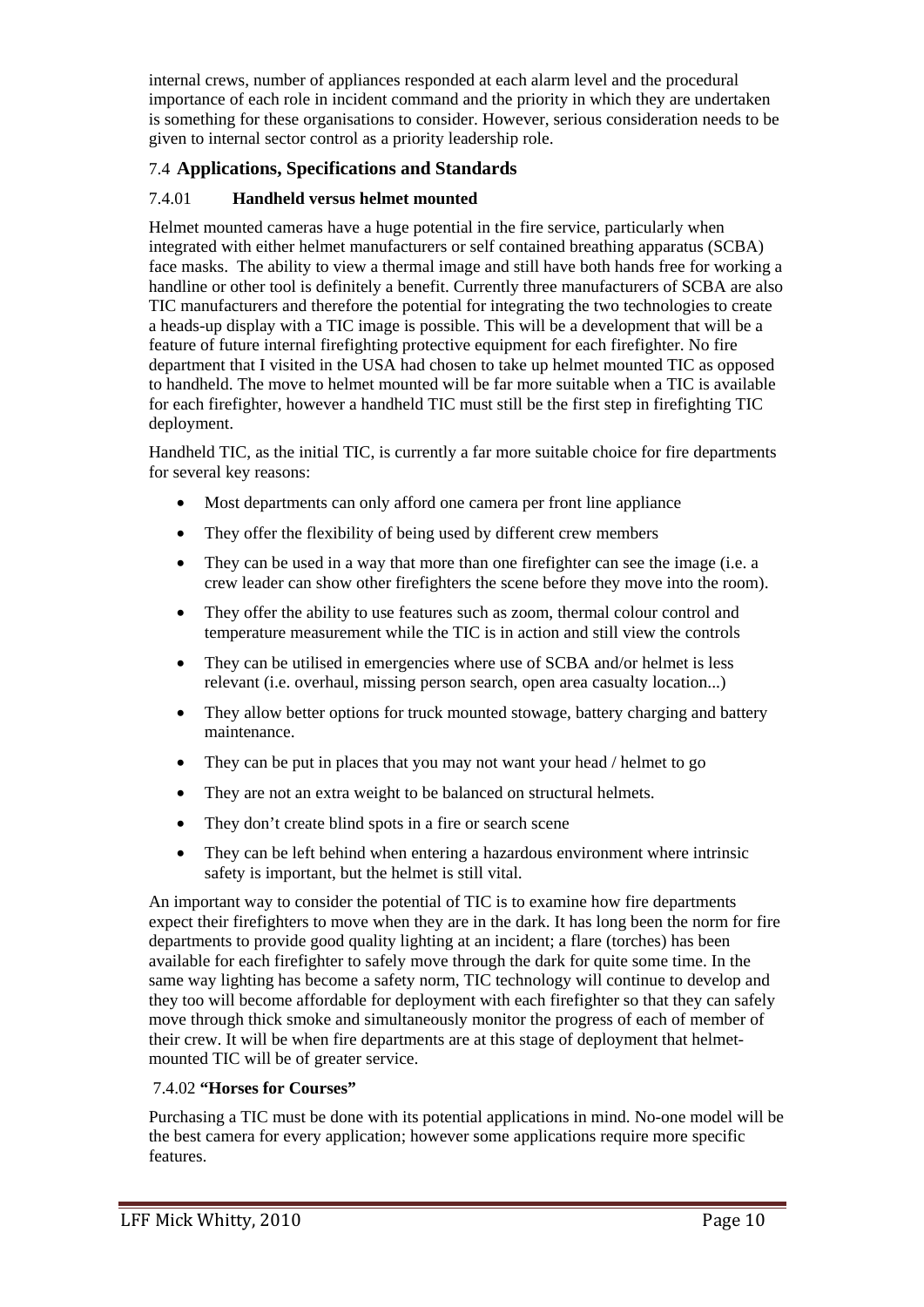USAR: require a camera that is more sensitive to smaller temperature differentiations in a range from around 0-50°C. The camera needs to be very small and potentially able to be deployed on a remote pole. The specified TIC on the USA FEMA cache is unique in that it combines a low light camera with a TIC in a very small package.

Fire Attack and Fire Victim Search: requires a camera that has a low sensitivity mode that extends into very high temperatures, some models can operate successfully detecting temperatures around 1000°C. These cameras require outer casings capable of withstanding direct fire contact and simple controls that can be operated with bulky structural gloves. Colourisation is a feature that can be valuable as long as the operator understands what it is showing. For fire attack, colourisation is best to appear when the temperature is significant enough to represent fire or an ignition threat. The fire attack / fire victim search TIC needs to be very sturdy, capable of withstanding knocks and drops as well as regular doses of ash and water. The USA NFPA 1801 standard for TIC will ensure that approved TICs will have already satisfied the fire service readiness tests.

HAZMAT, Missing Person and Victim Search: requires a camera with a high definition screen and 4-x zoom. These cameras, if predominantly used in this manner, need to be sensitive to smaller temperature differentiations (low contrast) where the need to identify a person or chemical from a variety of similar temperature objects will be vital to their success. HAZMAT technicians need to ensure they use the TIC in a safe zone, hence the value of high definition screen and zoom. If used for surveillance these cameras require a colour palette that has a low back lighting feature so as not to illuminate the responder who is using the camera.

Overhaul and Wildfire: requires a camera similar to fire attack, but it is not necessary to be equipped to identify very high levels of temperature as with both of these the TIC is often deployed after the main front has passed or the structure is mostly extinguished. It is important that these cameras have a colour palette feature that allows the operator to continually identify the hottest item in the field of vision above ambient temperature. A feature like this is vital to assist the responder to identify hot spots precisely, which can be individually investigated and extinguished.

Wildfire Mapping: requires a TIC that is part of an aerial surveillance vehicle. The Police Air Wing are the experts in the use of forward-looking infra-red and systems of transmitting these images to a control centre. This requires incident control centre staff capable of interpreting this image. Air observers currently working with the State Aircraft Unit relay the observations of infra-red images and visual observations to control centres. With only 3 TI units state wide, deploying RAAF aircraft is required on days when several fire fronts need mapping. Video streaming mapping, m-View, trialled by Victoria's CFA and DSE is also designed to transmit fire fronts and is adaptable to infrared.

#### 7.04.03 **Colourisation**

A common feature on TICs is the colourisation of the thermal scene on the TIC screen. This colourisation is designed to illuminate and differentiate temperature differences so as to aid responders in identifying specific features they are viewing. The relationship between colour and temperature is something that varies significantly between models and manufacturers and firefighters need to be particularly aware of this when changing TICs. The key is to identify how you want to apply this colour screen to the main function of the camera and whether you will allow operators to be able to change the palette.

Firefighting: front line primary appliances – use a colour palette that only introduces colour when the scene is actually hot. Introducing colourisation when the fire scene is at ignition temperature or already on fire will ensure firefighters don't drench a room every time a colour appears on the TIC. Disabling the "black – hot / white – cold" palette (the opposite to a standard TIC screen heat display) will prevent accidental activation of this colourisation and the confusion and risk associated with misinterpretting the screen.

Search and Rescue / Hazmat / Overhaul: In these roles primarily a TIC must have excellent low contrast scene qualities. Use a colour palette that helps identify the hottest or coldest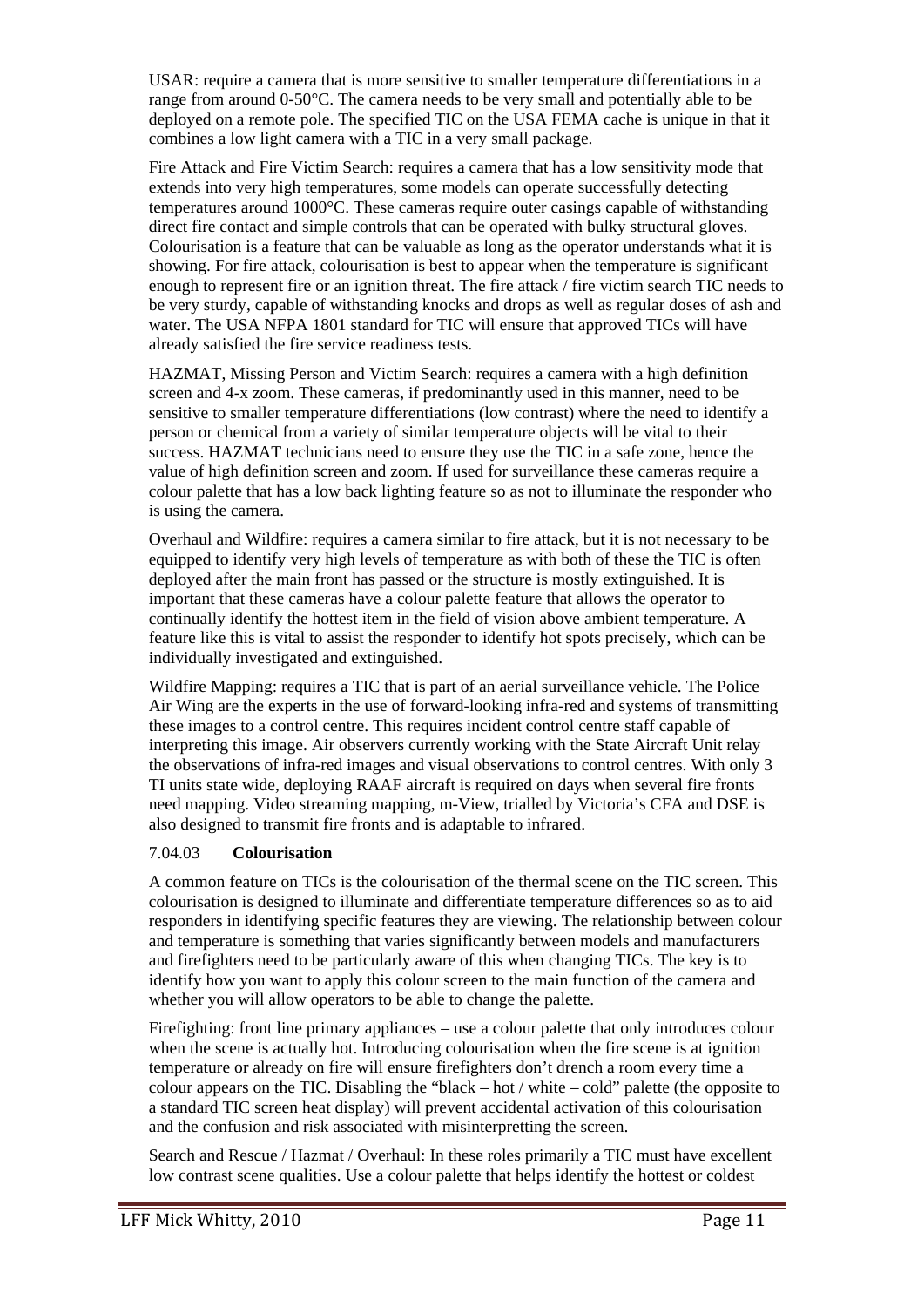items in the scene. These items can then be assessed individually as part of overhauling a fire scene or searching for missing persons or hazardous material spread.

#### **7.04.04 Video, Picture and Transmitting**

Most TICs feature the ability to capture images and video during their operation. The video feature is usually an optional extra and ranges from no visual difference to the TIC exterior dimensions to significant changes in size and weight of the camera. These features have a range of value adding benefits including improved fire investigation analysis and the ability to learn from how a search or fire attack was conducted. Some cameras can be programmed to commence video recording when the power button is activated meaning not only is the scene captured, but also the time, date, and spot temperature within a structure. This information could also be of value should a responder become injured during this stage of the operation. This technology comes with an onus on emergency services that they have a clear procedure for who can access these images. They are clearly the property of the emergency services and the responsibility for storage location, duration of storage and access should be seriously considered. Freedom of Information legislation in each state would serve as appropriate avenues to access for external bodies.

Video transmitting (telemetry) allows for the thermal image of an incident to be transmitted in real time to a command position that may be several hundred metres from the incident. This would give command a thermal image of an incident scene and of the location within the scene of their crew. Some operational incident controllers would view this information and build it into their incident management system; others would not use it at all. In general the TIC image would not be a constant picture of the scene due to the TIC operator raising and lowering the TIC as they move through the scene. This would make for a transmitted video that would be hard to watch. An incident controller would have to request an image by radio in order to get a scene that is watchable at the time they are looking for it. Currently telemetry technology is inconsistent with its transmission through various structures

#### **7.04.05 NFPA 1801**

NFPA 1801 is a USA fire standard that was ratified in January 2010. The National Institute of Standards and Technology (NIST) had over several years been researching TIC performance and evaluating the needs and wants of responders. Any TIC approved under the standard will go through a number of fire services relevant tests, including expected image quality, spot temperature accuracy, heat, submersion and height drop tests. This will ensure approved TICs are designed to meet the rigors of fire service deployment. Each fire service I visited had put potential TIC models through similar extensive tests to help decide which models suited their deployment model. By having a TIC pre-tested under a USA national standard will simplify the elimination process for durability and suitability to the fire service.

NFPA 1801 will also standardise screen icons and some TIC controls to enable anyone who is trained to use an NFPA standard TIC to be able to use any other manufacturers NFPA approved TIC without retraining. Basically, from the time a responder presses the standard green power up button; all NFPA TIC displays in BASIC mode should look the same in terms of:

- Battery bar (four green squares each representing 25% power level),
- Colourisation (black [cold] to white [hot] with colourisation going from yellow to red),
- Spot temperature (in Fahrenheit or Celsius),
- Low sensitivity mode (green triangle illuminated), and
- Temperature indicators in number and green bar to show what temperature colourisation represent.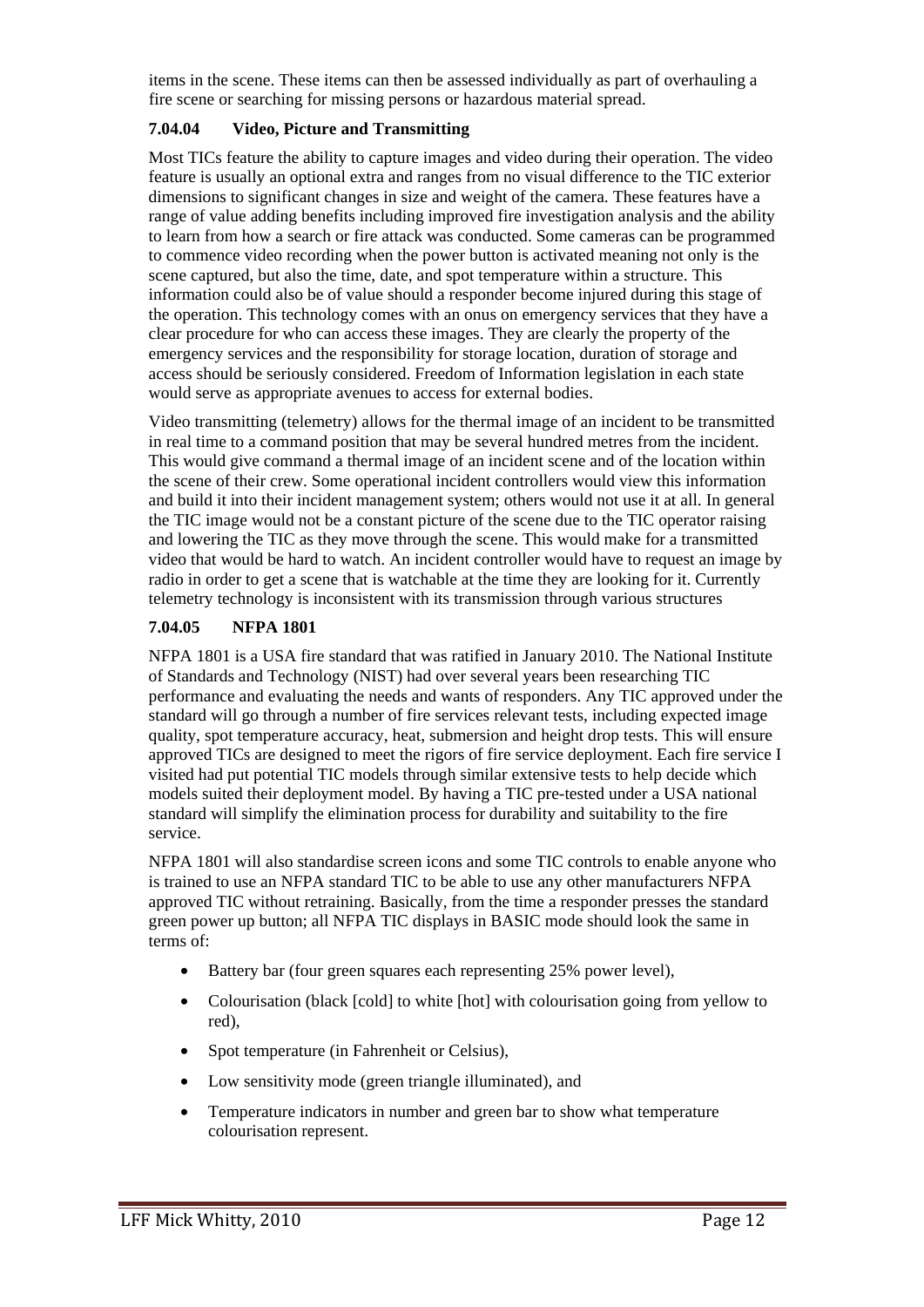A BASIC PLUS mode will be available for fire services to tailor more specific features into the camera. However, each approved standard TIC must be able to return to BASIC mode by pressing the on / off button once.

The standard is not designed to limit the options available on a TIC but increase usability and ensure durability across manufacturers. Initially a small price rise will occur due to manufacturers having to make some changes and to meet the costs of testing to meet the standard. However, in the long run the standard should enable better price competition. Fire departments that buy an NFPA 1801 approved TIC will not be forced to continue to go back and use the same model as purchased previously (and be trapped by replacement pricing or out-dated technology) because the standard will mean their responders will be able to use a TIC from any manufacturer that meets the standard without retraining. This is a way of future proofing your training and TIC purchase.

Currently non-NFPA 1801 TICs have a range of operational differences that are not only confusing, but would require a fire department to spend time and money retraining their responders to understand these differences. Different coloured power buttons, temperature icons, mode indicators, battery level indicators, zoom capabilities, colourisation temperatures, button functions and terminology have made TIC as varied and confusing as many modern mobile phones. Colourisation, in particular, is a feature that can lead to confusing and even dangerous consequences if the operator fails to understand its meaning with an unfamiliar camera. The development of this standard has taken several years and was done in conjunction with key stakeholders in the fire service TIC industry. It is a step forward for firefighting and one that should be adopted as a standard to meet when specifying new cameras.

#### 7.04.06 **Detector Options**

Most commonly, current TICs use micro bolometer technology. These detectors use either Vanadium Oxide (VoX) or Amorphous Silicon (AsI) as their base detector material. The difference between these two materials is more to do with the supplying detector manufacturer's key market than significant differences in image quality and price. Vanadium Oxide is linked closer to military thermal imaging technology and Amorphous Silicon with industrial and commercial platforms. Due to its industrial links AsI detectors are less impacted on international trade and security restrictions than VoX and are more regularly used in the fire industry.

#### 7.05 **Selection Criteria**

Discussions were held with firefighters involved with the selection of TICs for their departments and brigades and there was found to be quite a variation in how cameras were selected. This variation ranged from simply viewing several TICs and putting them to use in selected stations and getting the crews to vote on their preferred model to full comparisons of features, extensive trials and almost testing to see the destructibility of the TIC. The key issue, when determining which TIC to select for your department, is to know in advance what the primary objective for the TIC will be. Will it be used for USAR or overhaul or initial fire attack? When you have answered this question you will have arrived at the key understanding of the features required to determine the type of TIC you need.

Knowing your department's procurement procedure is vital in how you proceed. Do you have a list of approved suppliers? Do you have to go through an advertised tender or bidding process? Does government have rules for large purchases designed to encourage local business? Keeping abreast of these rules via your Procurement Department will prevent you wasting time and effort unnecessarily. I know of situations where departments with an approved supplier list have missed the opportunity to take advantage of technological developments due to not looking outside of this list. Do your responders the justice of getting them the best TIC for their task that is available, and if this means keeping abreast of the technology and changing the approved supplier list then do so.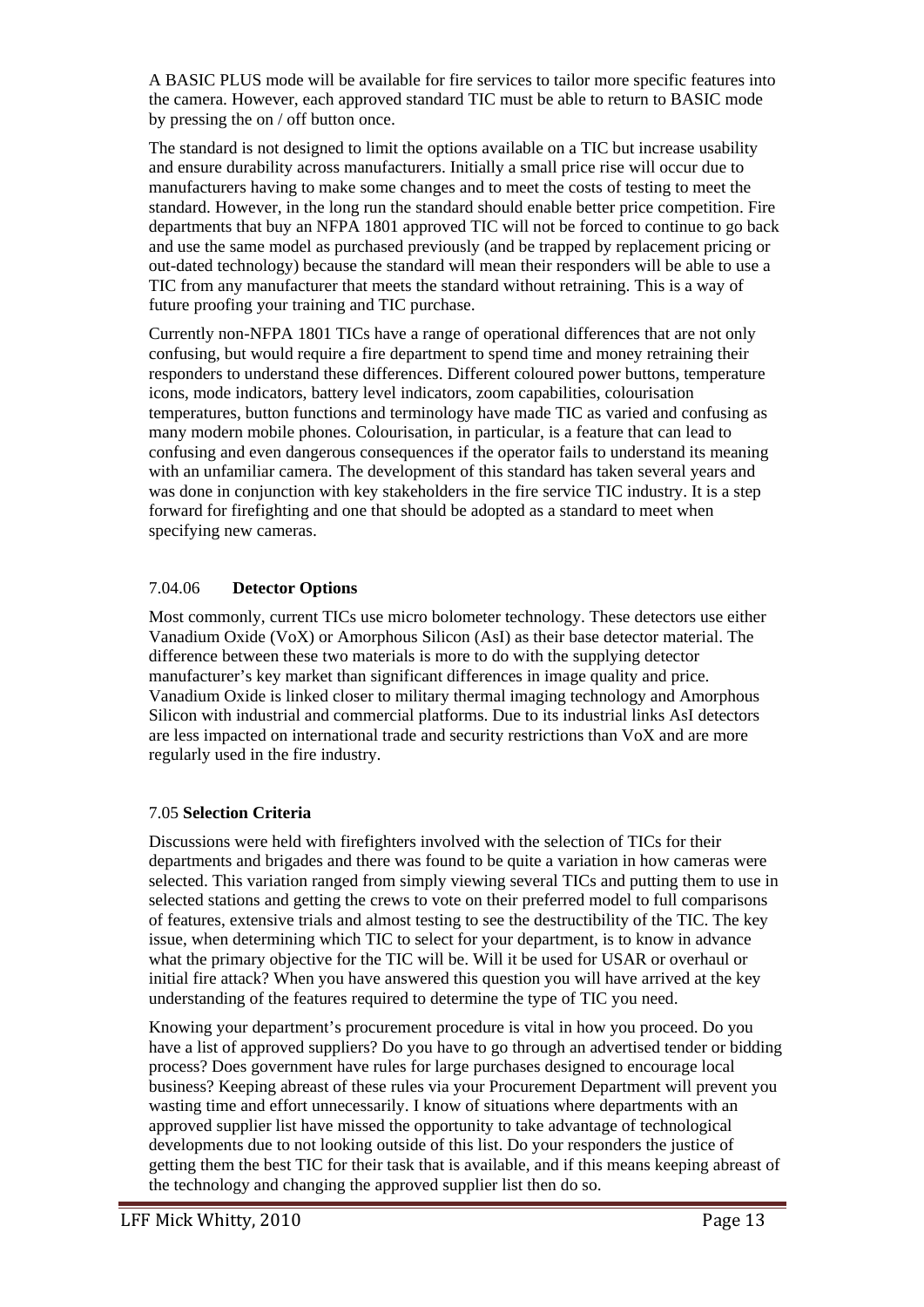Selecting an evaluation team is significant to your successful result. This team must be educated to know how thermal imaging works and understand the technology and terminology. This team must be competent in fireground operations to be able to take the TIC through various scenarios confidently and safely. End-users who are willing to speak their mind regarding positives and negatives of the camera are required, regardless of rank.

It is also reasonable when asking a supplier to lend you a TIC for evaluation that you at least do them the courtesy of letting them know the intended purpose of the evaluation and how they will be assessed. This way they will help you to access the best model in their range and the most applicable features for the job. Manufacturers need to supply more than one camera of each model so that a battery failure or another technical glitch doesn't negatively affect the overall result. An evaluation should start with a product presentation. TICs are very technical tools designed to be used and interpreted by trained operators and they have technology that is progressing regularly, keep this in mind when selecting models for evaluation and the people conducting the evaluation.

I would then suggest matching TICs criteria for criteria, giving these a value based on importance. For example if selecting a TIC for USAR, then size and weight are higher valued criteria than when assessing a TIC for fire attack. (Size and weight should always be valued in terms of balance and ergonomics as well.)

Vital to the success of introducing technology and managing change is involving the endusers, the responders. It has already been discussed that change driven from the ground up is not only more accepted, but also more successfully implemented. Find a group of enthusiastic respected responders who know what they are looking at, motivated for genuine improvement and willing to say what they don't like as much what they do, and give them legitimate power to have a say in the process. After all it won't be the Research and Development Department that will be using the TIC when the heat is literally on!

 $SAFE-IR<sup>8</sup>$  $SAFE-IR<sup>8</sup>$  $SAFE-IR<sup>8</sup>$  recommends evaluating TICs in the following categories:

SECTION 1 - TIC CONTROLS-

The TIC may have several features controlled by exterior functions i.e. On / Off switch, stand by mode, zoom, etc. Rate the ease of use while wearing full PPE in a dense smoke environment.

SECTION 2 - LOW CONTRAST SCENES -

The TIC is often used in low contrast scenes such as when searching a large space remote from the fire, odour investigations, investigating an auto accident scene at night, HAZMAT use, identifying stairs, exits and other safety items. Rate the picture quality, ability to identify important components in the low contrast scene.

SECTION 3 – HIGH CONTRAST SCENES –

The TIC Image in high contrast scenes will change constantly. How well does the TIC show detail in high contrast scenes? Rate the TIC response to changing scene dynamics while scanning, shuttering, mode change, aperture adjustments, and the ability to identify important components in high temp scenes.

SECTION 4 –– VIEW SCREEN ––

Many things may affect the picture represented by the viewing screen. It should give a reliable picture in dense smoke conditions; ambient sun light for size up, it should allow viewing by more than one firefighter at a time. Field of view and depth perception are factors to consider. There should be no radio frequency interference.

SECTION 5 –– FUNCTION INDICATORS / ON SCREEN INFORMATION––

The TIC will have several performance indicators showing on or near the viewing screen i.e. mode indicator, high temperature warning, and other warnings. Battery indicator: how easy is it to understand the condition of the battery.

<span id="page-13-0"></span><sup>&</sup>lt;u>.</u>  $8$  Bob Athanas, SAFE-IR – Sample thermal imaging camera evaluation handout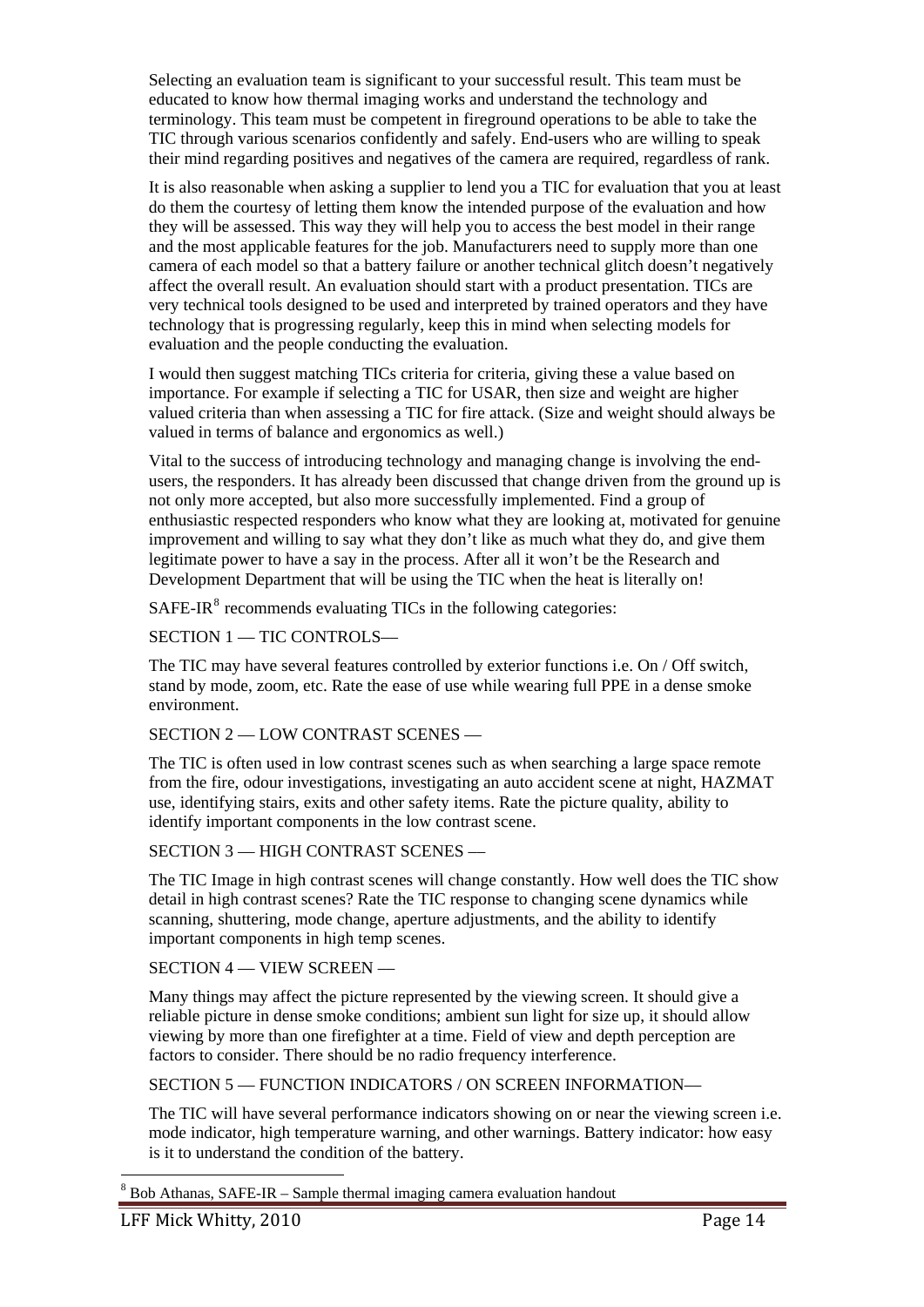#### SECTION 6 –– OVERALL EASE OF USE / WEIGHT / BALANCE / HANDLE––

The ability to pass a TIC to another firefighter, ease of use with carry strap/sling/lanyard. The ability to crawl and carry out other firefighting functions, ability of use during overhaul.

SECTION 7 ––BATTERY––

The TIC is an electrical / mechanical device and battery performance should be considered. Rate the functions, battery change in dense smoke conditions while wearing full PPE, Battery life and performance, Battery Charger, Battery Charge time etc.

In general, some of the following make for other relevant areas for comparing TIC features:

| Camera dimensions                                                        | Dimension with video or transmitter           |  |  |  |
|--------------------------------------------------------------------------|-----------------------------------------------|--|--|--|
| Weight                                                                   | Weight with video or transmitter              |  |  |  |
| <b>Balance</b>                                                           | Ergonomics (1 hand)                           |  |  |  |
| Method of attachment to SCBA or PPE                                      |                                               |  |  |  |
| Screen size                                                              | Screen definition                             |  |  |  |
| Zoom capabilities                                                        |                                               |  |  |  |
| Time from off to usable image.                                           | Viewing angle                                 |  |  |  |
| Battery type                                                             | Battery operation time                        |  |  |  |
| Truck mount approved standard                                            | Truck mount charging                          |  |  |  |
| Temperature range                                                        | Number of temperature modes                   |  |  |  |
| <b>Colourisation features</b>                                            | Programmable colourisation to suit department |  |  |  |
| Colour palette change and how easy it is achieved                        |                                               |  |  |  |
| Quality of telemetry transmitting (vision / distance / protected signal) |                                               |  |  |  |
| Type of detector                                                         |                                               |  |  |  |
| Gloved operation: buttons / battery change / attachment to PPE           |                                               |  |  |  |

Standards: NFPA1801 / IP67

#### **In conjunction with these comparisons come**:

Cost

Relationship with supplier (are they only about when you spend money? / have you purchased from them in the past?)

Support from supplier (reliability / replacement camera / battery / warranty length / after sales back-up)

Delivery contract (Can you penalise the supplier for not meeting their commitment?)

Program updates when available to keep the TIC modern.

Will I need to retrain responders to use this model?

Operational Trials:

When conducting operational trials, keep in mind that if the TIC is to be utilised primarily for fire attack & firefighting roles, that a camera approved as NFPA1801 compliant will have already successfully passed a series of firefighting related durability and quality tests.

Otherwise it is vital to incorporate the TIC options into task specific training, it is probably best to use training rotations your department is already familiar with as well as some specific tasks. The following are some examples of operational firefighting selection tasks.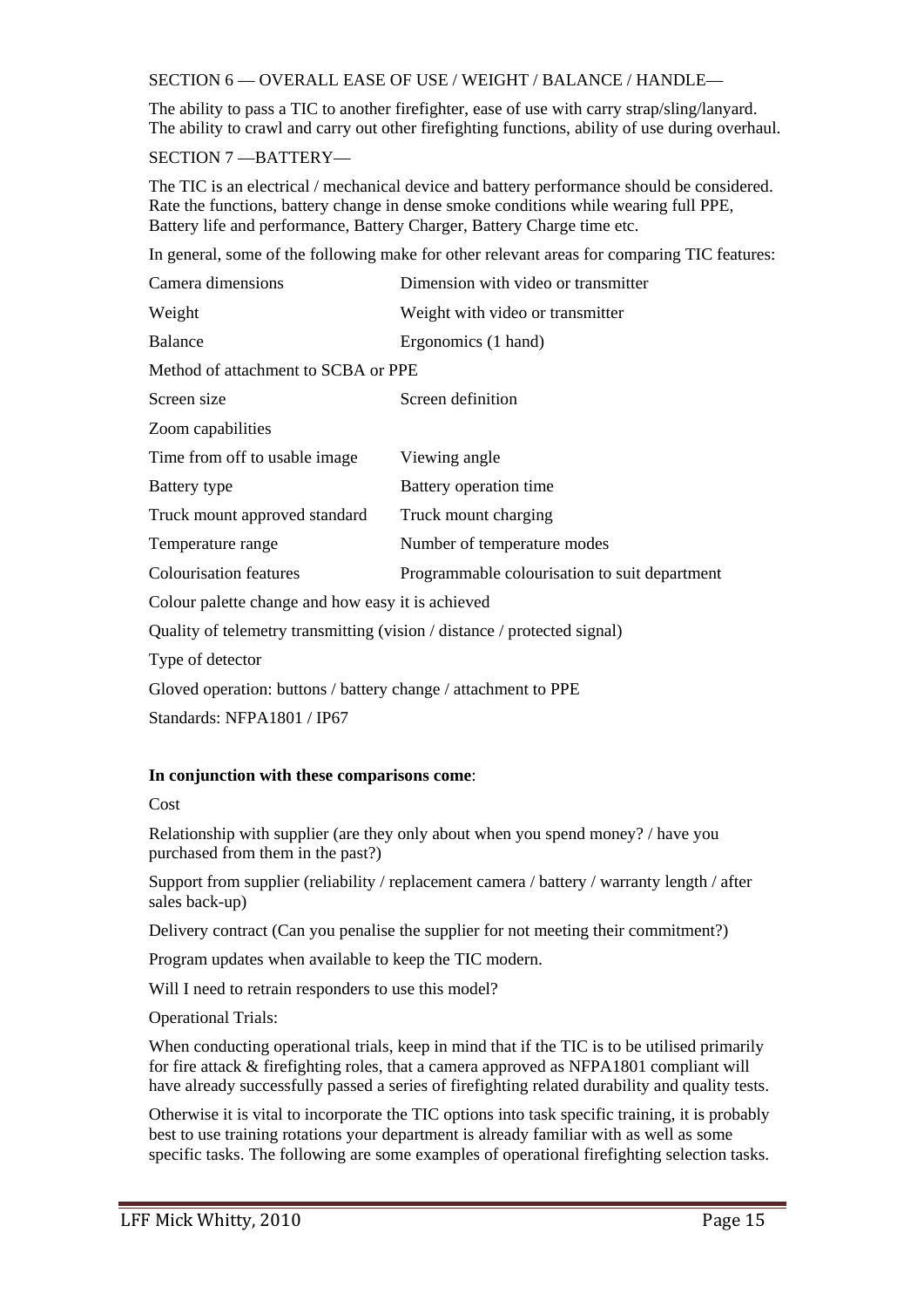| Submersion and wet operation               | Accuracy of TIC spot temperature with<br>calibration tool |
|--------------------------------------------|-----------------------------------------------------------|
| Picture quality at a set room temperatures | Picture quality in low visibility                         |
| View thermal current                       | Locate hot spots behind a plaster wall                    |
| Locate a victim in hot environment         | Identify fluid level in gas cylinder                      |
| View a cryogenic gas                       | View the hottest area of a structure fire.                |
|                                            |                                                           |

View doorways / exits in a hot environment Carry, comfort and usability**8.0 TRAINING** 

Without question a TIC in the hands of someone who is untrained in how to use it is more dangerous than not having one at all. An understanding of image interpretation will enable the user to identify and act upon the scene that is shown on the TIC. A trained operator will take into consideration what the picture shows, what it doesn't, what their environment is telling them and together what it all means.

It is also of major importance that the users search techniques are well developed and maintained and follow the departments (brigades) expected operating procedures. Putting a TIC into the hands of a responder who doesn't have basic firefighting skills will not make them a better firefighter; it is likely to lead them (and possibly the crew) into more dangerous situations.

In short, be trained well as firefighter first and trained how to use a TIC second. This does not mean TIC shouldn't be introduced during recruit training, they should, but the timing of this skill acquisition is highly important.

## 8.1 **Required training components for firefighting**

Training in TIC specific to fire departments must contain several basic building blocks on which it is based. The basic blocks are:

- To ensure that skills in structural firefighting and search techniques are developed and maintained. This enables fireground safety to continue in the likelihood that the TIC fails during its use.
- Skills in structural firefighting and search techniques are performed in accordance with best practice and department (brigade) SOP / SOG.
- Training should occur using the equipment specific to that department (i.e. if TIC model X is on primary appliances for fire attack and search, then firefighters should be trained using model X).
- If more than one type of TIC exists for the same purpose (e.g. for fire attack and search), then firefighters need to be trained in the operation and interpretation of each type, except if they are NFPA1801 approved.
- TIC use for firefighting must be trained for in a hot fire environment in a way that demonstrates the tactical benefits of the TIC.
- Limitations of TIC must be part of training at all levels.

In cases where fire departments have large numbers of firefighters to train, the method employed to train them is usually to bring in a subject matter expert (SME) and use this person or company to "train the trainers" or instructors in that department. SMEs can be found in several ways. They exist within TIC retailers, who are obviously experts in their own equipment and use trained firefighters as instructors to departments that purchase their equipment. Private companies exist consisting of firefighters who are leaders in their field and who can be contracted to train according to the needs of a department. One such company is SAFE-IR, from New York. I contacted Bob Athanas, a firefighter with FDNY Rescue 3 and a director with SAFE-IR while in New York and also participated in his lecture at Firehouse Expo, 2009. SAFE-IR was used by LAFD, LACoFD and FDNY (along with a significant number of other US and Canadian FD) to train instructors and officers in utilising TICs. From my experience and the opinion of many of those that I visited, I would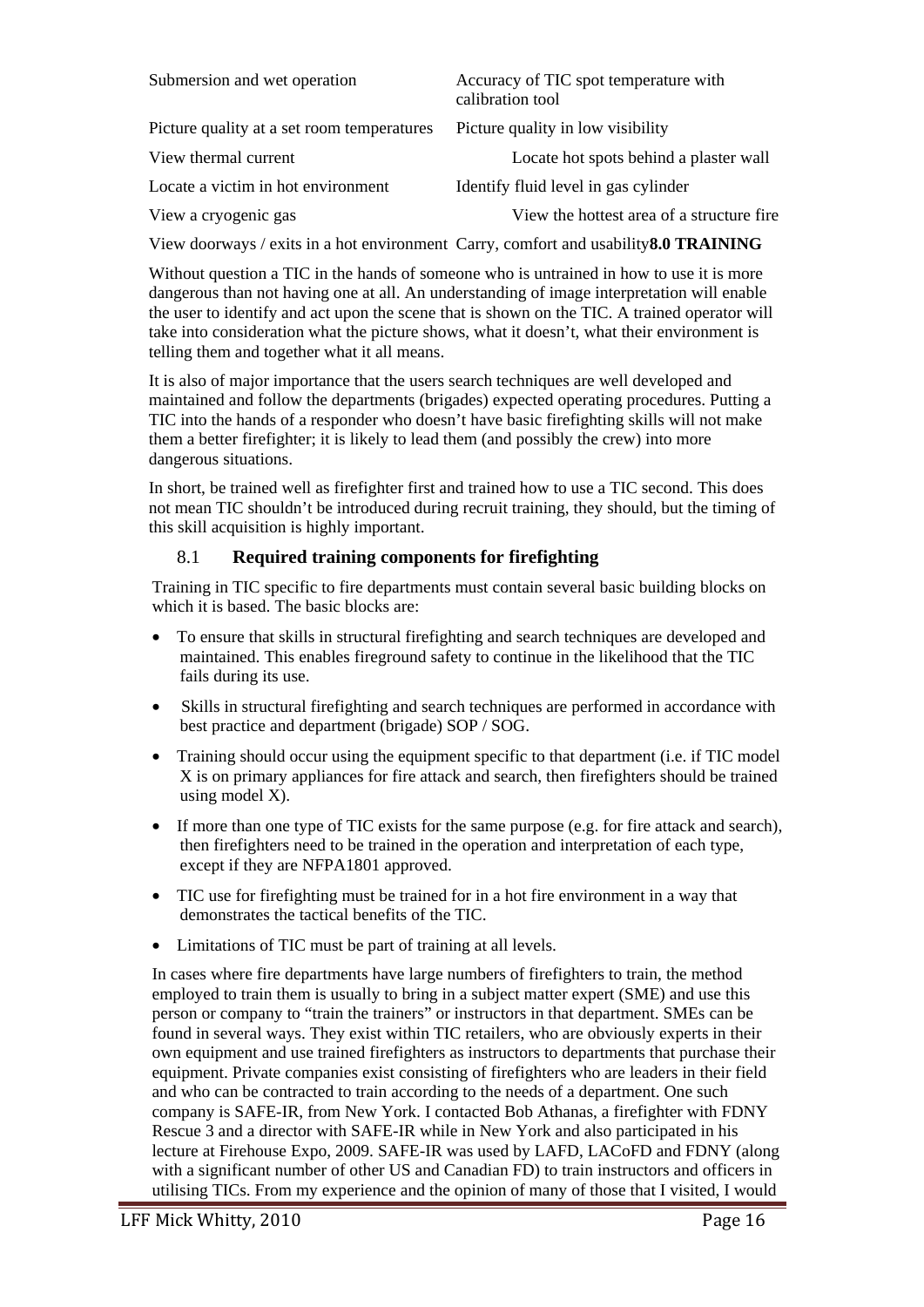consider SAFE-IR the worldwide leaders in this field. SMEs can also be developed within a department by combining interest, research, experience and the opportunity to learn from others.

SAFE-IR training in TICs for firefighters consists of two days training; however departments can negotiate with instructors the exact nature of training to be delivered. This training consists of both theory and practical, with practical also consisting of some hot fire experiences. Areas covered by one of these courses consist of the following components:

- TIC history and operation
- Thermal contrast
- Movement of convected heat
- Thermal layering
- Changing thermal conditions
- Thermal inversion
- TIC mode shift
- **Colourisation**
- Temperature measurement
- Search techniques
- Tactical use of TIC
- Scenarios for various applications and uses
- Limitations of thermal imaging  $9$

The CFA in Victoria has a SME in Fire Officer Gavin Parker. To his and the CFA's credit they have developed an excellent training package for TIC use in the fire service. It is also a two-day course and incorporates most of the elements consistent with a SAFE-IR course and also is specific to the CFA environment. The CFA has also developed a one day training package specific to wildfire. Forest and wildfire specialists such as British Columbia Fire Service and the US Forestry have commended this course.

Due to the wide variety of applications TIC can be used for by responders, the difficulty for any training course is how many do you focus on in a basic course and which areas becomes part of specialist courses. The answer to this has much to do with the structure of the fire department and the manner in which it trains and responds its specialist operators and appliances. Therefore any training course needs to incorporate the training providers being aware of this response matrix. For example some departments, such as FDNY Rescue companies, operate specialist rescue units. These specialist rescue units have up to six firefighters with skills including extrication, overhaul, victim search, hazardous materials response, water rescue, salvage, high angle rescue, trench and urban search and rescue. A model such as this allows this group of firefighters to receive a higher level of TIC training specific to these areas. However in a model such within the MFB and parts of the CFA these specialist skills are separated into different responses with different crews for USAR, HAZMAT, extrication, overhaul and heavy rescue. This would mean specialised TIC training for each of these specialist skills, and a variety of above basic TIC operator courses.

Same as with firefighting, specialists need to primarily be competent in their specialist field and aware of department SOPs. It is also vital that specialist training is made as realistic as possible in order to gain the maximum value and assist with appropriate TIC interpretation skills.

## 8.2 **Duration of training**

<span id="page-16-0"></span><u>.</u>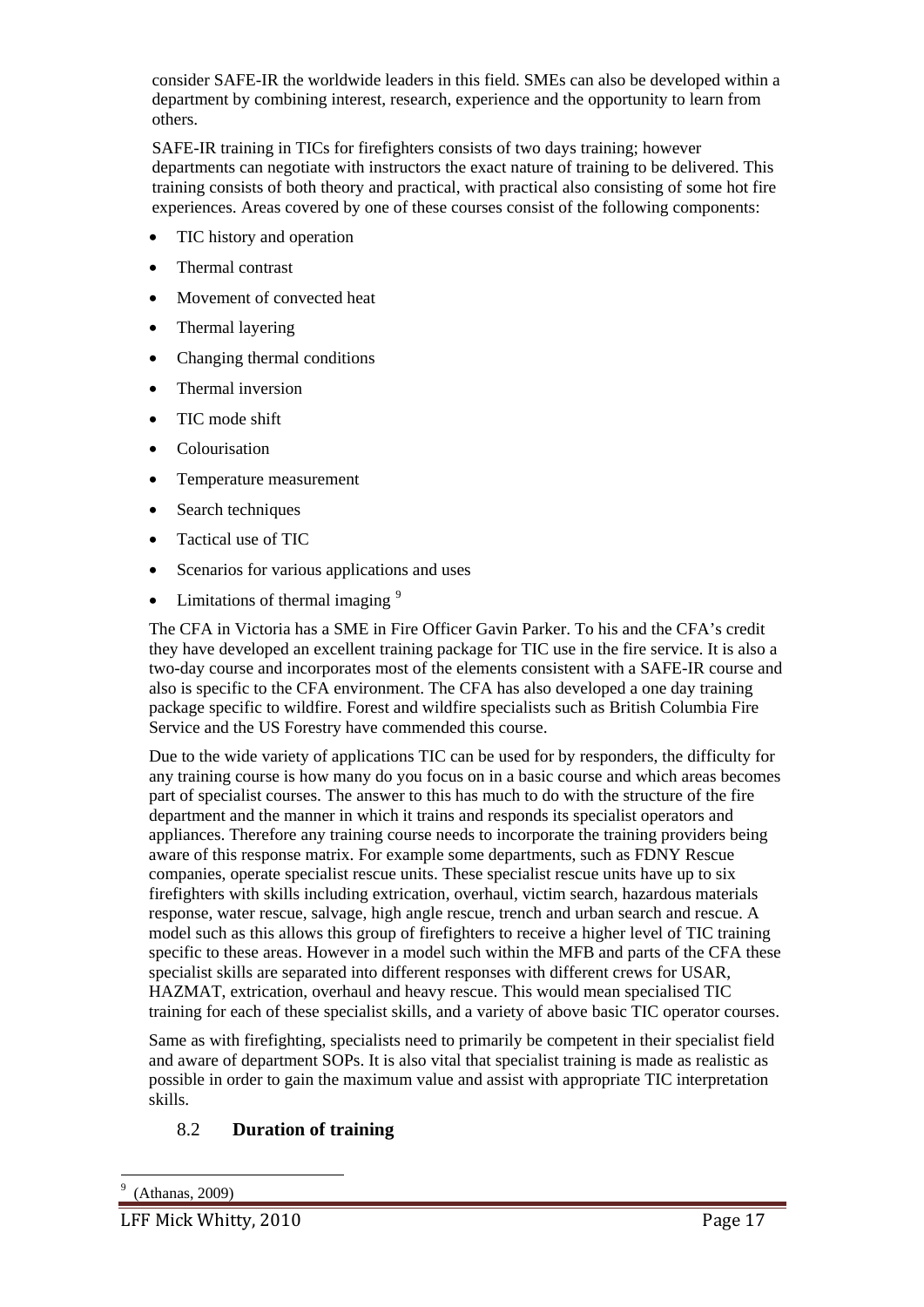To introduce TIC to a fire department will require several layers of training courses.

- **SME**: A department may choose to develop their own SMEs, these people will need to be educated by an appropriate SME in how to incorporate the requirements of the department, its response matrix, the facilities available, the type of TIC(s) being used, the range of specialists skills as well as basic model of TIC usage. Training of this nature would be expected to take between 40-60 hours, excluding time spent on background theory. Even if a department is introducing an external SME expert directly to the Department Instructor level, time will be required to brief the SME in departments operations.
- **Department Instructor**: This group of people will go on to train the firefighters. For a basic level of TIC instruction (fire attack / search / fire location / first due tasks) these instructors will require approximately 16-24 hours instruction, this will not include time required for specialist skills, and some background knowledge and experience may be expected. Specialist skills in TIC such as hazardous materials and USAR would require an additional 8-10 hours each.
- **Firefighter**: This group would require 10-14 hours training, depending on level of theory work and background knowledge that can be delivered at a station level. This training must incorporate access to practical props and hot fire to show the uses, limitations and benefits of TIC first hand.

Table 1.0 Comparison of international and local TIC approaches shows a consistent pattern of instructors receiving two days training. It also shows firefighters receiving between ½ day and two days training. In the case of LAFD Battalion Commander Logan commented that in hindsight this training duration would be longer, but that skill maintenance specifically in TIC and incorporating TIC into most drills keeps their training updated. LAFD did manage to train 3500 firefighters in 54 days, due to their commitment and the lead-up theory done in stations by each LAFD Captain. LACoFD USAR 103 specialist firefighter Rich Atwood commented that his departments firefighter TIC training should have been longer and that became an initial obstacle for TIC being successfully accepted by firefighters when they were first introduced across all engines and truck companies. Since then skills maintenance and experience in what a TIC is capable of providing in terms of safety and professionalism has seen TIC become a vital firefighting tool for LACoFD. Captain Scott Krautt, a Field Instructor with Fairfax County FD, trained their firefighters using the time available for training over many weeks to bring them up to speed in thermal imaging. They then incorporated TIC into skills maintenance training in a wide variety of firefighting training. This is a great way to introduce TIC into a fire service and educate firefighters to use it in a wide variety of tasks and incidents.

• **Recruit Firefighter**: Recruit firefighters need to be introduced to TIC as part of their recruit structure fire training for them to see it as a vital tool in fighting fires. The important element with recruit firefighters is to time the introduction of TIC after they have developed competent search and fire suppression skills. They then have the ability to manage on the fireground should they be deployed without a TIC or if it fails during an operation. Recruits are far more likely to be proactive about using a TIC in an operational sense because it will become part of their basic firefighting skill process. To leave this training until after they have left the training college would be a missed opportunity and likely to create a segmentation in their skills and mental process on what to take to a fire. Trained correctly, recuits will be an active reminder to those who won't automatically think to bring a TIC to a fire because it was not how they were taught.

Recruits will still require the same length of training in TIC as any firefighter, but in their case it will be combined, both practical and theoretical, with much of their education and skill development in various fire and search technique instruction.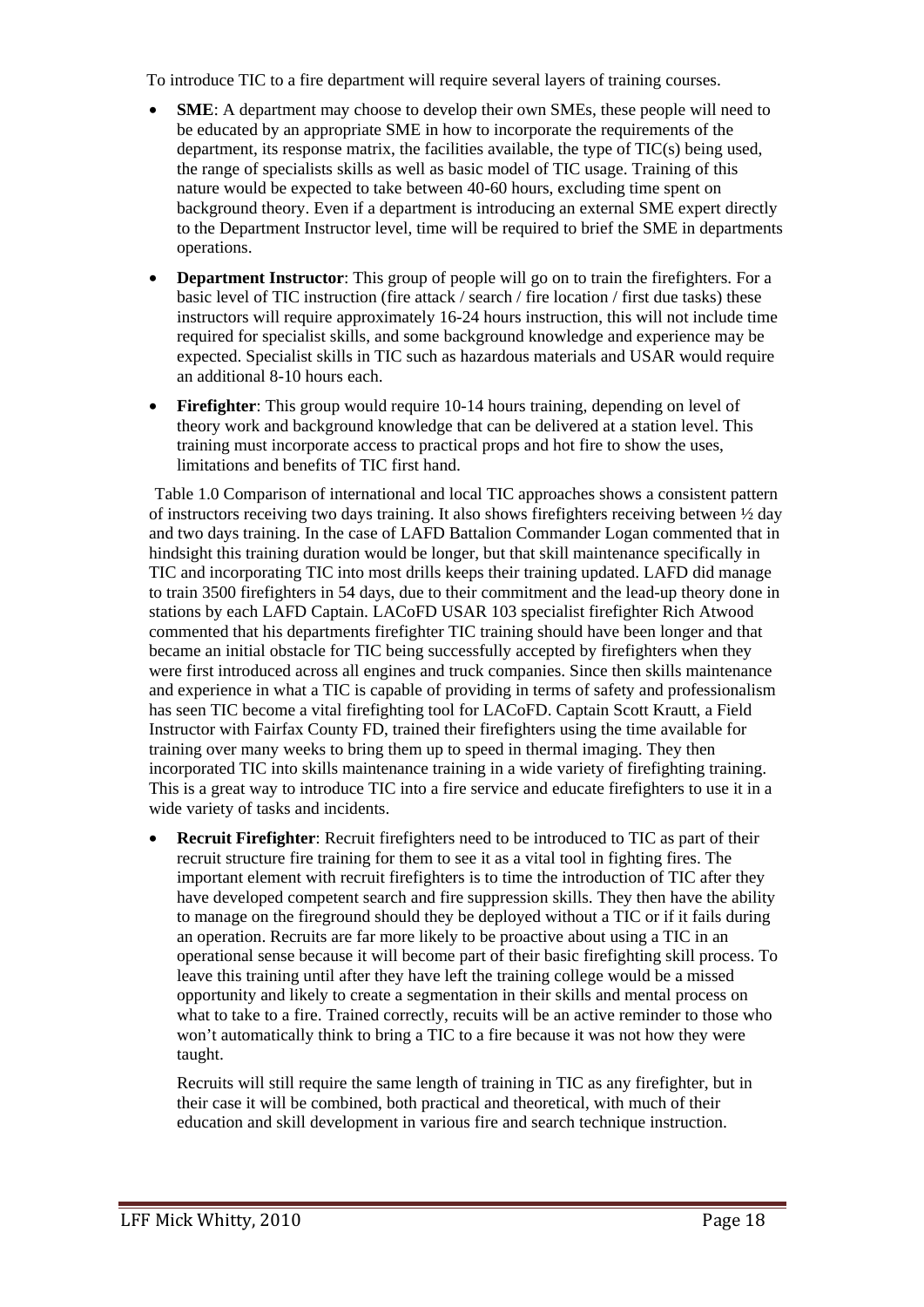#### 8.4 **Limitations of TIC to be identified in a training course**

Another vital element of a successful training course is to not represent TIC as machine that can solve any fireground problem. You can't force a door with a TIC or suppress a fire by pointing it at a fire. It is a tool that has many uses, these uses are an advancement for firefighting that has had a significant impact on safety and service delivery, but as a tool it needs to used and interpreted by someone competent and also recognised when it is not the ideal tool for the job.

Teaching the limitations of a TIC helps to educate the operator in how to interpret the screen image and when to use it in fireground operations.

#### Limtations:

Reflections: water, glass, some metals and polished surfaces can reflect heat to the TIC. The operator needs to be able to determine when an image is a reflection and when it is the true image. In most cases, when looking at an image of a firefighter holding a TIC you are looking at yourself. Try waving to confirm this. It is important not to misinterpret the fire location due to a reflection. A full room scan should always be conducted and thermal currents observed to ensure you are "attacking" the fire.

Tunnel vision: occurs when the TIC image is constantly observed. A TIC has a field of view (FOV) between 36-56° compared with a sighted vision of 150° plus. The TIC operator needs to observe all of the surroundings by moving the camera (six sided search or three level search) and use the TIC to observe and identify the surroundings, then move and search with traditional methods (left wall / right wall search). The TIC can be viewed whenever it is required to confirm surroundings, fire conditions or position within the structure.

Effects of water: Water has the ability to shroud or hide surroundings or thermal conditions. The TIC operator needs to observe the changes water makes to surroundings. The temperature of water will generally be identified in a screen as black or dark grey; this can sometimes lead an operator to mistake a hole in the floor for a puddle of water.

White is "hot": A TIC will display temperature differences, with temperatures above ambient temperature being shown as lighter than those below. At room temperature a white image may only show it is hotter than ambient and it is not a hot spot or a fire. Operators if unsure of temperature can use the spot temperature feature present on all modern cameras or do a comparison with something of known temperature (e.g. the back of your hand). Some TICs have colourisation features that illuminate increasing temperature yellow, orange and red. It is vital to understand what you are observing as red is not always hot or a fire as well. A feature on many cameras is white- cold / black – hot, this in my view is a dangerous option for firefighting and should be disabled from cameras so as to prevent confusion and misinterpretation.

Intrinsic safety: in hazardous environments intrinsic safety with any firefighting equipment is important. TICs are currently not fully intrinsically safe, however with many models achieving IP67 (short term total immersion in water and dust intrusion safe) they are very well sealed. Intrinsically safe models are likely to be available from some manufacturers in the near future.

Depth perception: Vision through a TIC alters the viewer's exact position in the scene. A TIC is often delivering an image that is held 0.5 metre in front of the eyes, but the brain is interpreting it at face level. Therefore, when attempting to touch or pick something up you will be short of the target. Negotiating stairs should never be done while viewing a TIC.

Over-relying on the TIC (sight is safety) and foregoing firefighter basics can lead to fireground mistakes. Basic firefighter skills must be competent and knowing the limitations of any tool is a vital step in using it correctly whether it is hydraulic spreaders, a ladder, communication system or TIC. Firefighters can also be tempted to walk with a TIC when without it they may have crawled.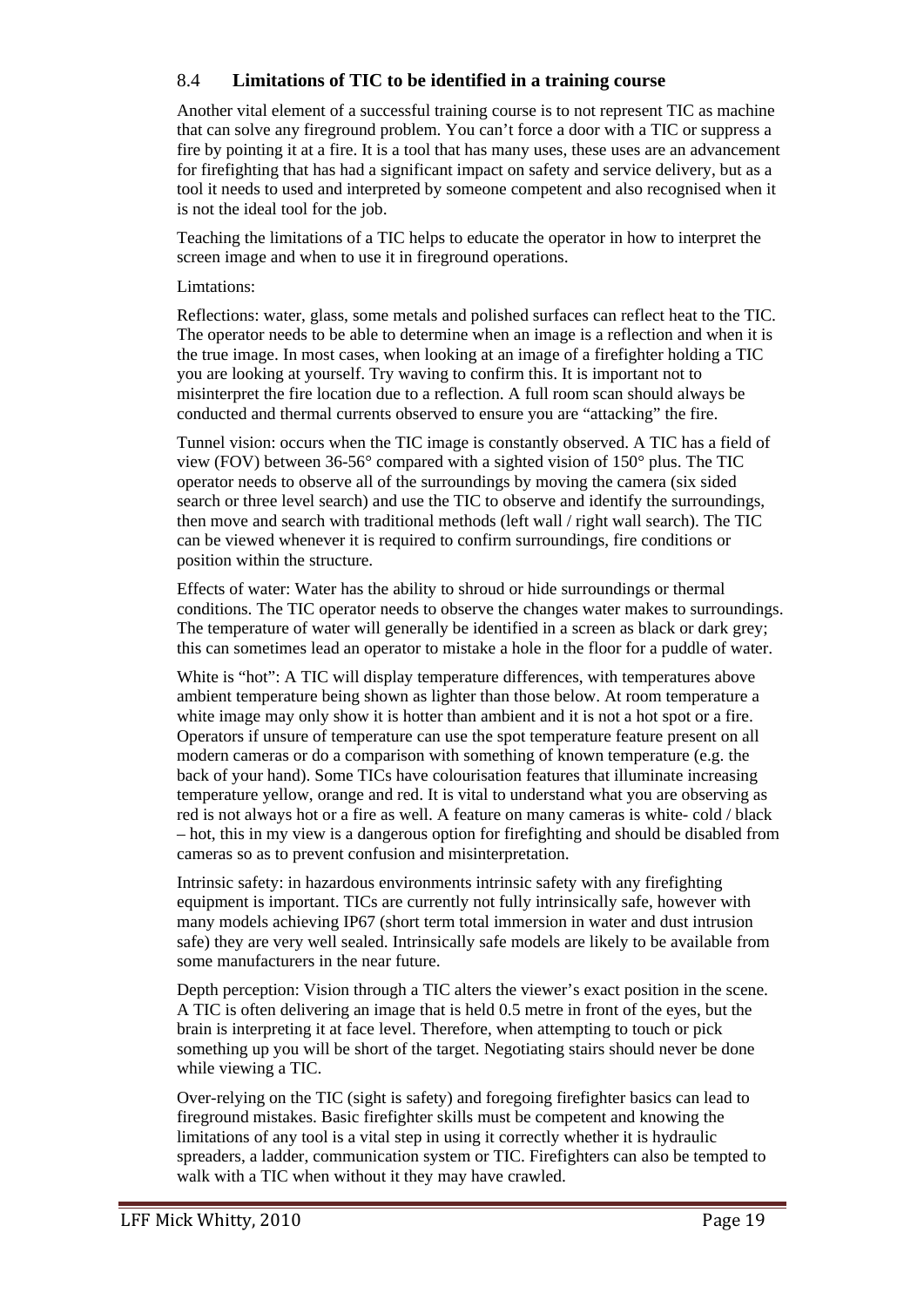Speed of search: In most cases a TIC will speed up the search process. Caution needs to be used when moving quickly through large structures, as SCBA air volumes may become exhausted while exiting if the firefighters go too deep and then lose the function of their TIC.

Training must be tailored to your specific camera and its particular features. In the majority of applications a basic TIC model will lead to less operator error and confusion as to what is being displayed.

## 8.5 **Training in search and rescue / HAZMAT**

The use of TIC in search and rescue, USAR and HAZMAT are more specific operations than general firefighting duties. Search and Rescue for victims in the open environment requires a camera that has a high definition screen and zoom capabilities (up to 4 x zoom currently available). This is where sensitivity at ambient temperatures and coloured palettes become more valuable. The ability to differentiate the environment with slightly varied temperatures will enhance the TICs ability to identify key features such as fellow responders and their positions, power lines, structures, flora and fauna, paths, water and victims. As with depth perception, responders should never walk and look through a TIC simultaneously. Responders need to train in a variety of light and environmental conditions in their response district to enable them to be familiar with how their environment alters throughout a day and as ambient temperatures change. Due to the length of some of these searches a battery charging procedure needs to be adopted.

USAR requires a specific TIC that is compact, lightweight and capable of working on a pole with a flexible controlled head. TIC models such as this work well in environments with small temperature variations and present images to a remote screen. The USA FEMA listed TIC is a dual mode low light and TIC where the head is only 49mm x 162mm. This camera is part of the cache for national and international USAR and emergency deployment as of mid 2009. Training with this camera should involve both deployment in a collapse environment and interpreting the screen image. Practicing use with the pole and moving the flexible head in a confined space will equip the responder to manage this task when on an emergency USAR deployment.

Hazmat TIC deployment is becoming an increasingly vital operation. It is important the TIC is used in conjunction with other hazardous environment detectors so as to ensure it is not in an environment where its lack of intrinsic safety will compromise safety. Hazmat units should move to intrinsically safe models when they appear on the market, in the interum Hazmat TIC should at least look to meet IP67 water and dust seal standard as a measure of reducing its intrinsic risk. Hazmat training should involve responders being capable of identifying fluid levels in containers (and differentiating from the effect of sunlight warming on containers), fluid leaks, hazardous materials on waterways, cryogenic gas leaks, victim locations and exothermic reactions. Putting a TIC into use with other HAZMAT instruments will give a range of information that will complement a safe abatement of a risk.

## 8.6 **Incorporating TIC into Operating Procedures and Guidelines**

In order to ensure best practice deployment and utilisation of TIC, fire departments should consider adopting changes to operating procedures that would ensure a higher level of responsibility on firefighters to use TIC appropriately.

Battery: Battery check on TIC becomes part of duties of a firefighter on the change of every shift. As with portable radios and truck fuel levels a minimum of ¾ charged should be maintained. Battery charging is best achieved with a cabin mounted TIC bracket and combined "trickle" charger to keep the battery at maximum charge constantly. A battery life replacement procedure should be negotiated with the supplier.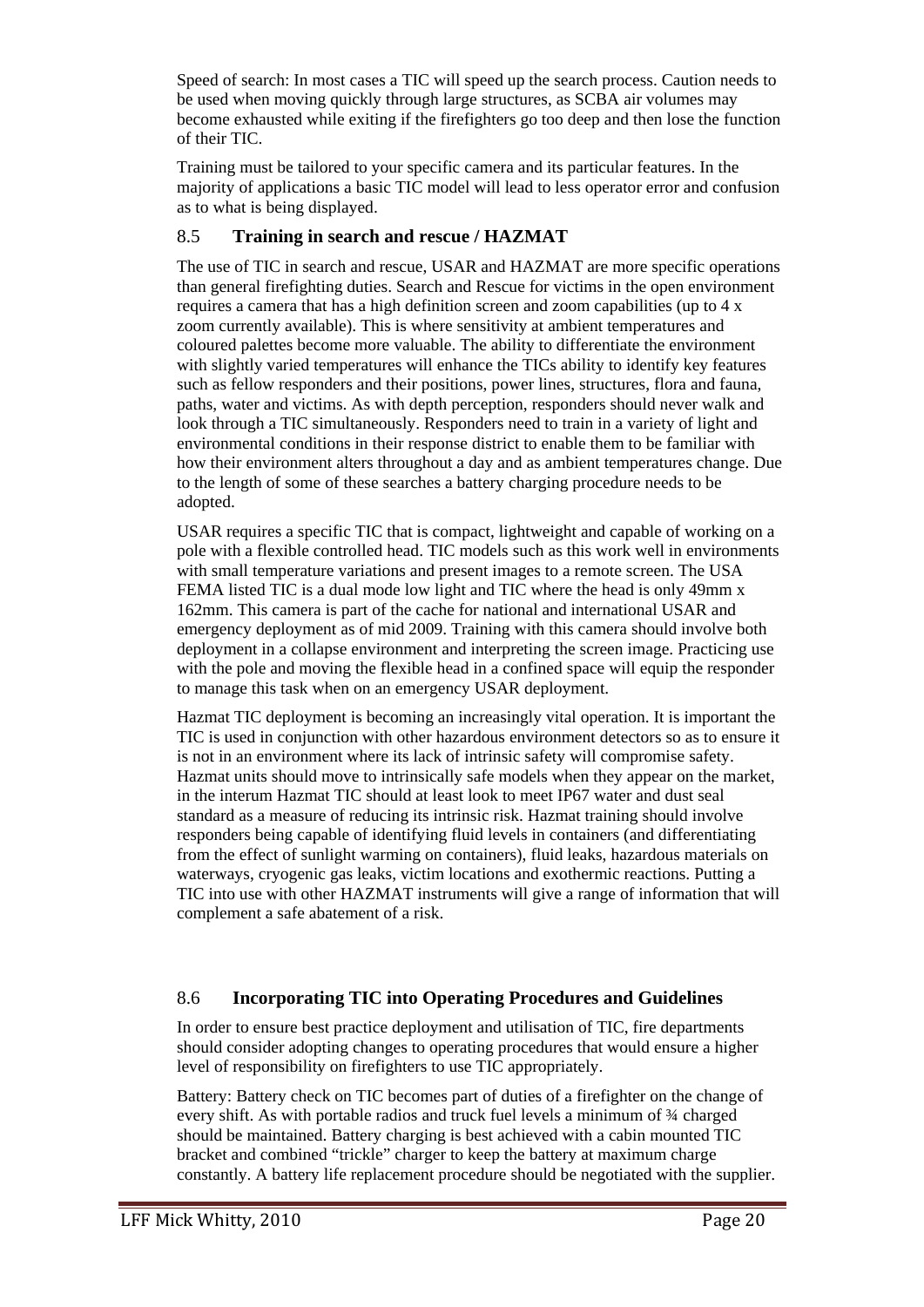Change of shift checks: As with checks of battery level operation of the TIC should be checked at each shift change. This would mean switching on the TIC, checking charge, checking screen activation and icons and by pointing at a warm item (in cabin radios or TIC cabin mount and charger see the TIC is recognising temperature change). Any initial failure the TIC should be restarted, if this doesn't work or the fault occurs regularly the TIC should be reported to the appropriate facility services body for replacement.

Fireground procedures: Adopting a procedure where one of the responders in the rear of the appliance (unless it is determined that the officer will use for size-up) is responsible for taking the TIC to all reported structure fires, fire indicator panel alarms and smell of smoke calls will enable the TIC to be present when required. A TIC should be taken with the responder every time SCBA is donned according to procedure.

Internal Sector Command: Currently firegrounds are sectorised around the incident scene without always having an incident sector controller designated to the internal operations. An officer working with the fire attack and search crews inside the structure at the "coalface" with a TIC will be a valuable procedural change that will add a set of eyes to the specific tasks of monitoring the search, fire attack methods, fire progression, building integrity and the safety and location of the internal crews. This role, using the experience and knowledge that comes with becoming an officer, will have the ability to remove crews when internal conditions make it unsafe to continue with the current strategy. This combines technology and experience into a fire ground operation that can sometimes lack one or both.

Rapid intervention team (RIT) responsibilities: The role of rapid intervention is to be responsible for fireground rescue of any responder on scene. A TIC is a necessary tool for this task as they may be required to rapidly access a scene to locate a responder in distress, lost, trapped or injured. Victorian Fire Services need to adopt RIT more procedurally and train more specifically for the role than to assume two in two out will be sufficient in an emergency.

Training department and hot fire OHS: The training department needs to ensure a procedure of using TIC for each drill with limited visibility and hot fire. A TIC should follow each group's rotation through these environments and if fixed TICs are used then they need to be monitored during these training rotations.

#### **9.0 Possible Future developments**

Aerial surveillance unmanned:

TIC working in conjunction with either small-scale "cyberquad" aircraft or in larger scale "drone" aircraft. These would have roles of working in and around fire scenes, search scenes and tracking wildfire.

#### Heads up:

Currently this technology, while possible, is hindered by the need for SCBA and equipment integrally attached to it to be intrinsically safe. However, as TIC become more cost effective and more widely used, more money becomes available to invest in this direction with the thermal imaging technology.

#### Reduced size:

Without doubt reduced size and weight of TIC is constantly being progressed. One manufacturer has already developed a small "personal" issue TIC that has basic operations designed to be used in conjunction with a "traditional" handheld camera. Models similar to this will be developed by other manufacturers to compete in this category of TIC market.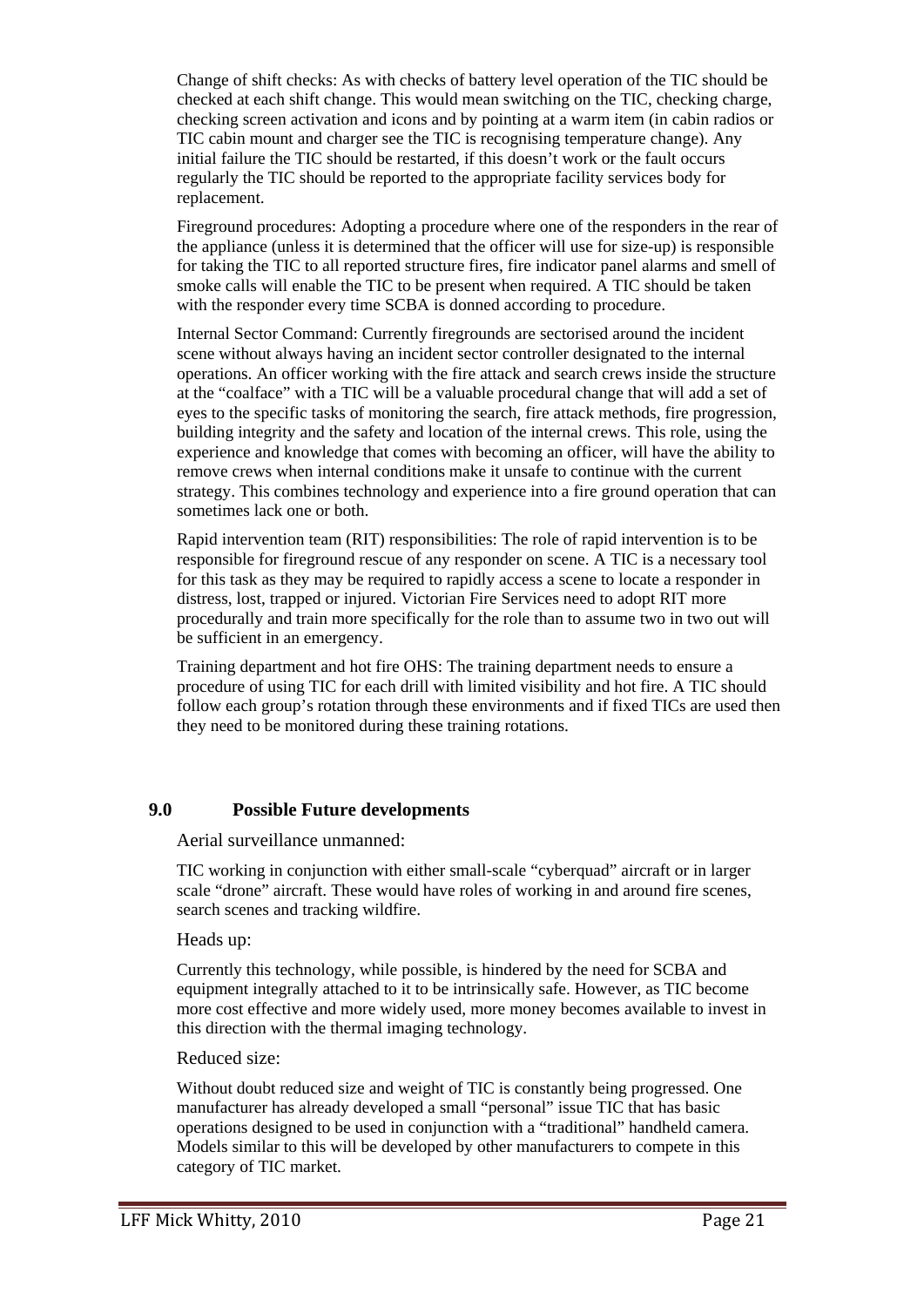## **10.0 Recommendations**

## **General (Fire Service)**

- TIC selection for emergency responders needs to be based specifically on their predominant task. (e.g. fire attack, overhaul, USAR).
- Primary Fire appliances operating in predominantly urban areas should have a minimum of one TIC.
- Fire services need to plan for and monitor TIC development in order to prepare for introducing a TIC for each firefighter on a primary fire appliance in predominantly urban areas.
- TIC Training for new operators must have a hot fire component.
- TIC Training for recruit firefighters should be built into structural firefighting training and search techniques as part of their recruit training.
- SOPs should be modified to ensure operations of TIC are at best practice.
- Specific advanced TIC training should be conducted for specialists in Heavy Rescue, HAZMAT and USAR.
- Future purchases of TIC should be of NFPA 1801 approved cameras when firefighting is their primary function.
- TIC should be available on each aerial appliance (ladder platform and teleboom)
- A "best practice training" course delivered by a SAFE-IR instructor should be conducted in Victoria.
- Internal sector control managed by an officer with a TIC as a priority safety deployment.

## **MFB**

- All operational firefighters to be trained in a basic TIC course.
- TIC to be on every primary appliance (pumper, pumper tanker, water tanker, teleboom and ultra large pumper)
- Heavy Rescue units require a TIC with features specific to overhaul, HAZMAT and search and rescue.
- A small USAR specific TIC to be added to the USAR cache.
- Include wildfire specific TIC operational tactics to the Wildfire refresher skills maintenance training pre-summer.
- Implement changes to SOPs to reflect best practice implementation of TIC.
- Adopt the Rapid Intervention Team role into fireground practices and procedures.

## **CFA**

• CFA TIC Training course should be delivered to recruit firefighters and built into elements of structural firefighting training, search techniques and wildfire training.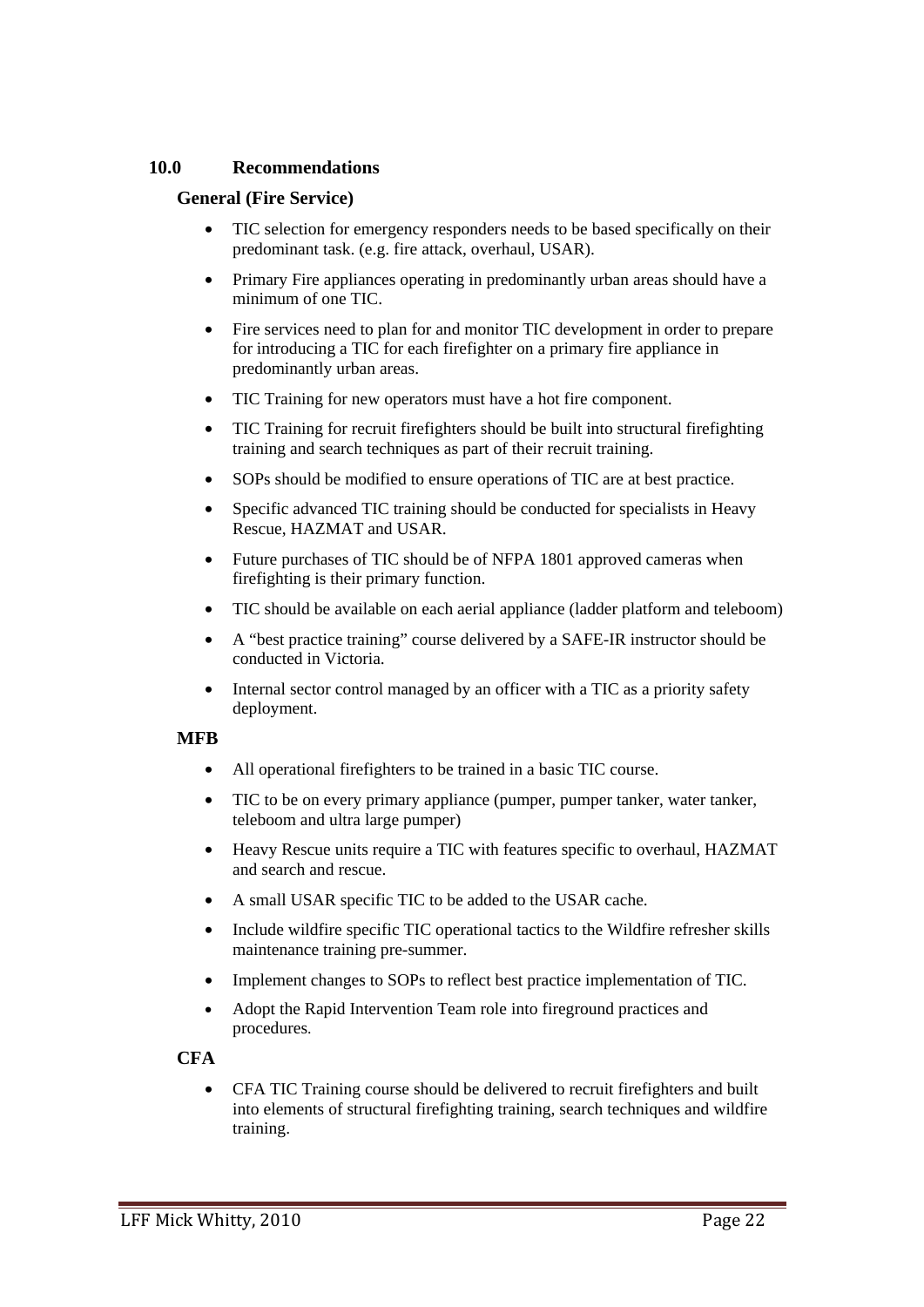- Develop a TIC deployment and training model for urban and rural areas based around structural risks, call frequency, distance to TIC and willingness to undertake training and skills maintenance.
- Ensure a TIC is deployed at all structure fire events by directing Brigades leaders to identify and include a TIC equipped Brigade into their call assignment at  $1<sup>st</sup>$  alarm (initial response) level regardless of Region boundaries or MFB mutual aid (except if deployment time exceeds 20 -25 minutes).
- Work towards increasing TIC deployments to all urban brigades (approx 220).
- Assist the selection process of TICs when brigades are fundraising for their own camera to ensure variety of TIC models does not become excessive and impact on training.
- Implement changes to SOPs to reflect best practice implementation of TIC.
- Ensure numbers of structural firefighters on the fireground is always sufficient to enable an adoption of the Rapid Intervention Team role into fireground practices and procedures.

## **DSE**

• Develop a TIC course specific to wildfire and controlled burn usage that standardises with the CFA course.

#### **SES**

- Educate SES responders of scenarios of where TIC access via mutual aid would aid service delivery to the community and SES responder safety.
- Involve SES responders, via mutual aid arrangements, in TIC usage in search and rescue, flood scenarios and USAR.

#### **Victoria Police**

- Educate Victoria Police of scenarios of where TIC access via mutual aid would assist service delivery to the community and Victoria Police safety.
- Evaluate TIC resources and deployment rates to identify suitable resource and training needs.
- Conduct a "best practice training" course delivered by a recognised law enforcement instructor.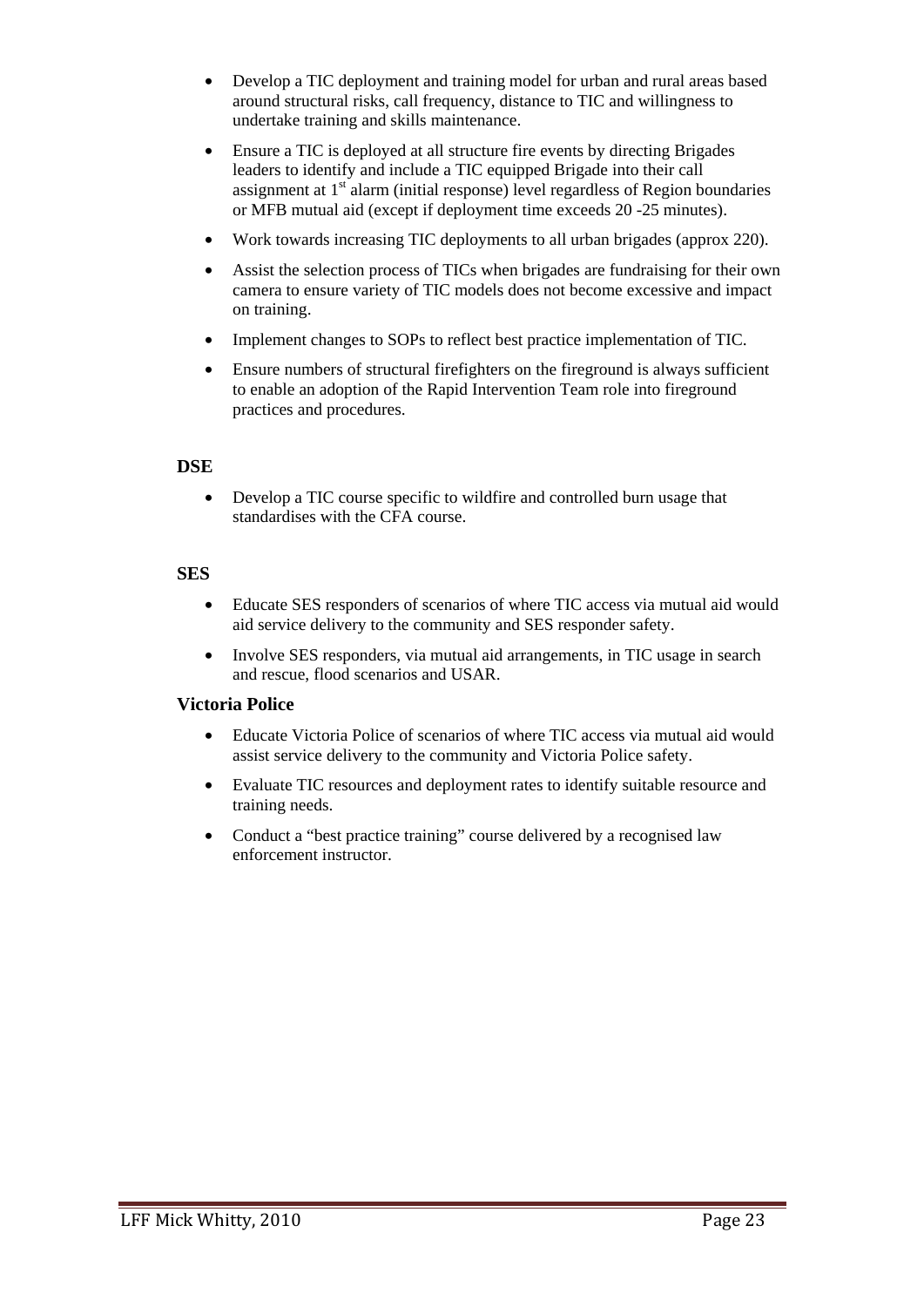## **11.0 Acknowledgements:**

The Emergency Services Foundation has a unique role in supporting and sponsoring research in Victoria.This research has a history of being of enormous benefit to responder safety and to community safety. It was therefore a great honour to be a recipient of a scholarship from the ESF and I have endeavoured to deliver a report worthy of this trust.

My dedication for this report was to my father, Graham Whitty, who sadly passed away three weeks before I left to conduct this research. He had been ill for a short period of time with an aggressive cancer, but he had made me promise that should he pass away while I was overseas I would not comprimise the research to attend his funeral. Such was the level of importance he credited this study with and I am confident I have done him proud. His cancer was to make this decision for both of us.

The physical effects of fire are easy to quantify and see. Yet, the loss of my father's twin sister, Merle, in a house fire has always been a poignant reminder of the emotional impact a fire can have on a family. I believe the fact that this research will lead to the saving of lives in the face of the brutality of house fires was why it was so important for my father and me.

The hospitality of the American firefighters was something that each organisation should individually be very proud of. Meeting firefighters who were leaders in their fields, still open to learning new things and willing to share their knowledge for the benefit of firefighting was inspiring. I was welcomed into each station and we shared stories of fires and life as a firefighter as is a tradition. It was great to see that professionalism in firefighting was paramount and that humour, great cooking and genuine love of station-life made each firehouse feel like home.

My journey to LAFD, LACoFD, MFRI, Fairfax CoFD, BaltimoreCoFD and FDNY took me across the US from west to east and it would be unfair to single any one department out, I learnt so much from each one and would have been honoured to be a firefighter for any of these departments. Gary Simpson, a fire service thermal imaging instructor based in Kentucky, was responsible for recommending many of my contacts that became invaluable to maximising my experience. Participating in Firehouse Expo, Baltimore was a great experience, the presenters are recognised as world class and it also gave me the opportunity to meet firefighters from some of the smaller fire departments, many of these volunteer. The professionalism and welcoming from these firefighters was also fantastic. A trip such as this, while focussed on returning vital information on TIC, also delivers so much more. The immersion into US firefighting has been a valuable education and one that has been a highlight of my career to date. It has exposed me to many other important elements of firefighting that are in need of further development in Victoria such as rapid intervention teams, educating on the effects of wind driven structure fires and the programs of firefighter safety sponsored by the National Fallen Firefighter Foundation. I hope the information on these topics I have provided to some of our brigade leaders will be investigated further.